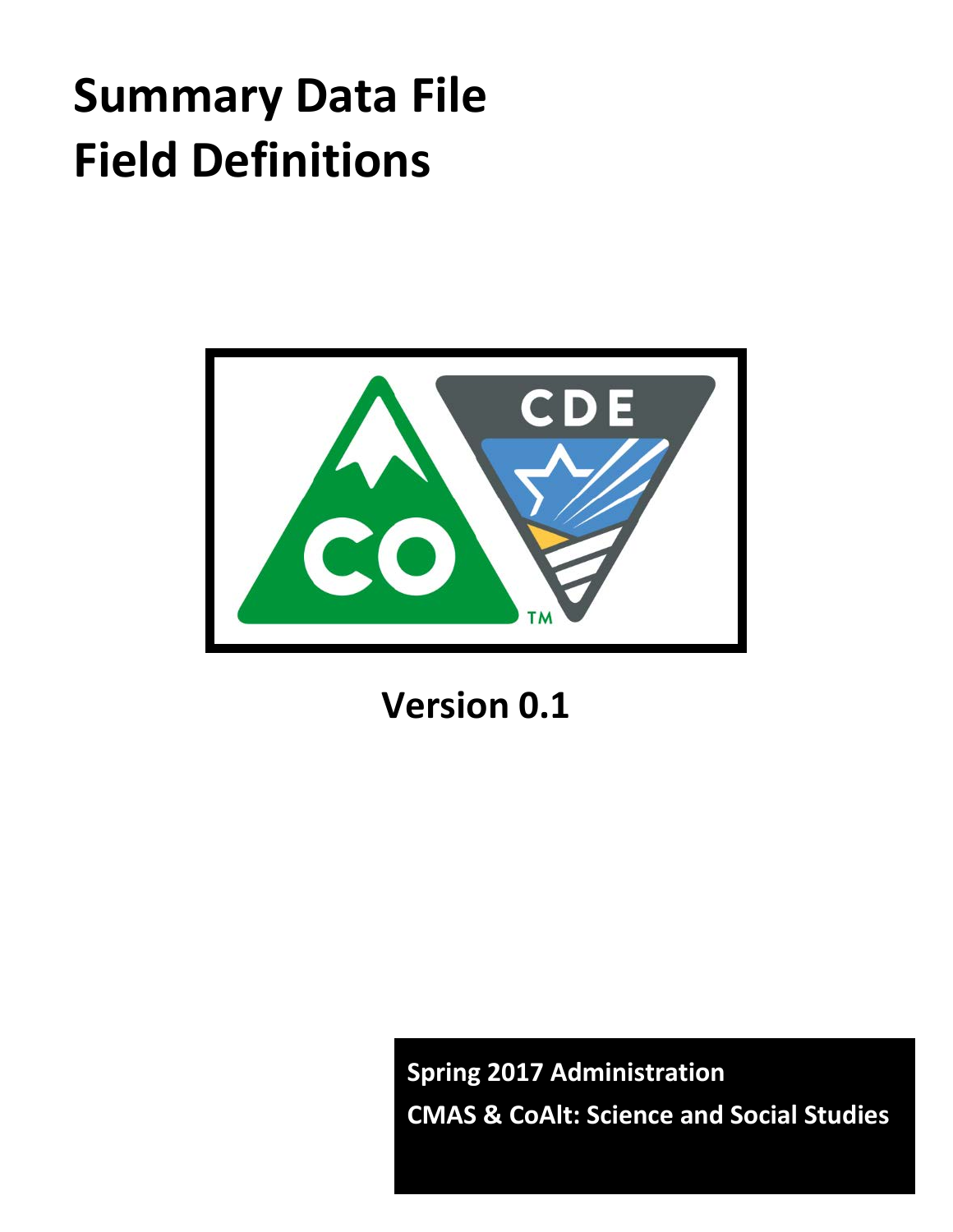

# **Document Revisions**

| Revision<br>Date    | <b>Version</b> | <b>Description</b>      |
|---------------------|----------------|-------------------------|
| 6/5<br>12017<br>-∪⊥ | ⊥.∪            | .<br>Version<br>Initial |

If assistance is needed for CMAS and CoAlt: Science and Social Studies, contact the Support Center at 888-687-4759 or **[cohelp@support.pearson.com](mailto:cohelp@support.pearson.com)**.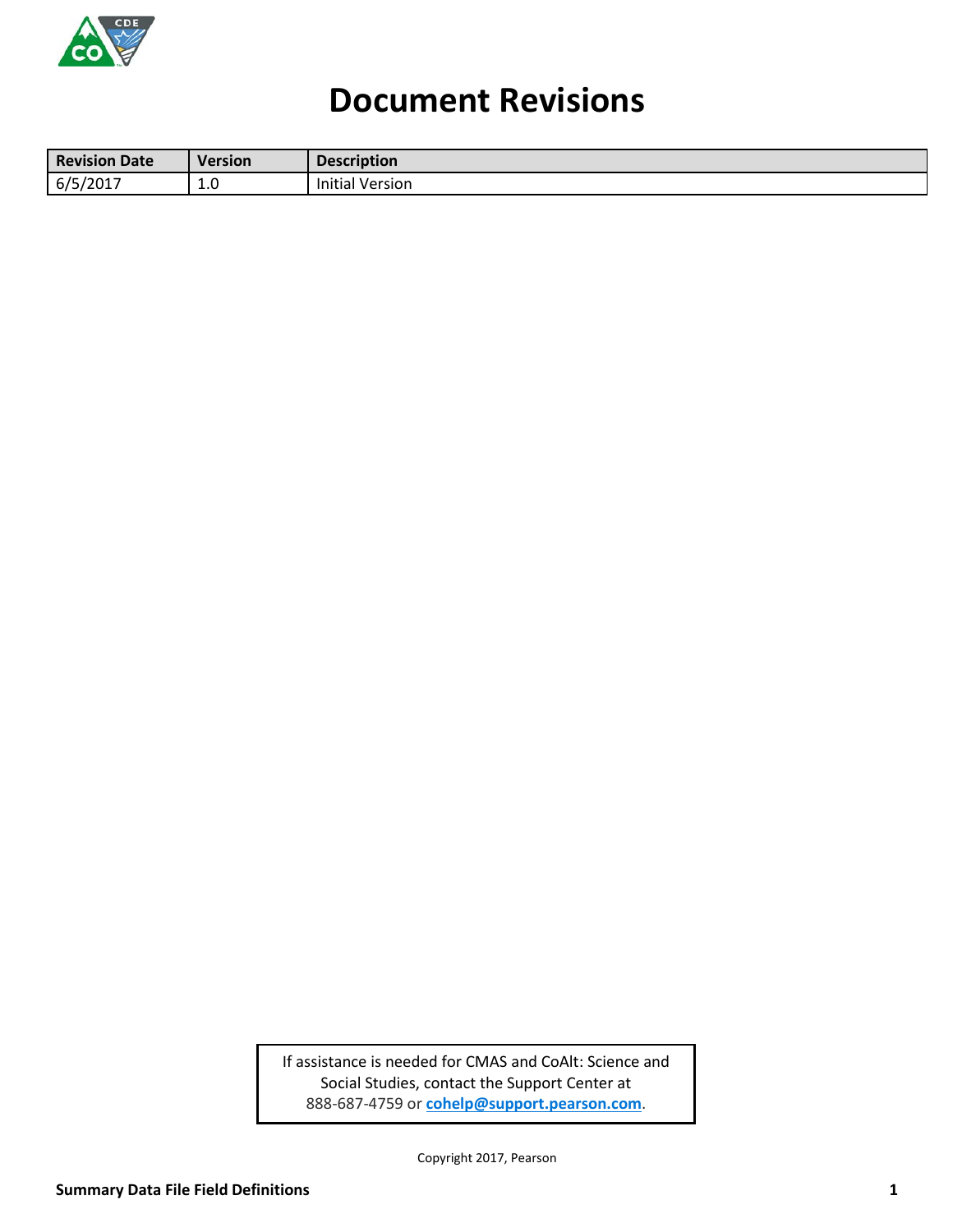

#### **CMAS and CoAlt: Science and Social Studies Spring 2017 Summary Data File Field Definitions**

Listed below is the file layout for the CMAS and CoAlt: Science and Social Summary Data Files and instructions for accessing the files. The district and school files are in .csv format. The first row of the file contains the headers; subsequent rows contain the data.

The **Summary Data File** (page 5) provides aggregate student performance data for the district or school. The data is aggregated at the whole district or school level as well as a number of demographic group disaggregations, each level of aggregation is reported on a separate row. The list of reported groups is in the **Disaggregated Groups and Descriptions** table (page 3).

- Only students with scores are included in the aggregated score field calculations.
- Students without scores are not included in the denominator for average scores or the percent of students in a performance level.

The district files include the aggregate data for their schools in addition to the district level data.

In the Summary Data file, Columns A (Level) to AG (Total Number Not Attempt), contain the same data as the Performance Summary Report. The rest of the file has the aggregate data reported on the Student Performance Report, Content Standards Roster, and Item Analysis Summary (CMAS Science and Social Studies only). This second section of the file is not disaggregated by demographic group. Only the standards appropriate for a particular content area contain information (e.g., Standard 4 PGC and GLE fields will be blank for science).

**Note**: Some fields may be filler in the separate CMAS and CoAlt files for science and social studies.

#### **Exporting the Summary Data File**

- 1. Sign into PearsonAccess<sup>next</sup>.
- 2. Select **CO CMAS: Science and Social Studies Spring 2017** or **CO CoAlt: Science and Social Studies Spring 2017** from the administration dropdown in PearsonAccess<sup>next</sup>.
- 3. Select **Published Reports** under the **Reports** dropdown menu.
- 4. Check the box next to the name of the file.
- 5. Select **Download**.

#### **Importing the file into Excel**

- 1. Open Excel.
- 2. Select the **Data** tab.
- 3. In the **Get External Data** group, select **From Text**.
- 4. Locate the downloaded Summary Data File.
- 5. Double-click the file name or select the file and click **Import**.
- 6. The Text Import Wizard will open.
	- Step 1: Set original data type to **Delimited**. Select **Next**.
		- Step 2: Set delimiter to **Comma** only. Select **Next**.

Step 3: To retain leading zeros on fields (e.g., grade), first select all fields in the data preview, then select **Text** as the column data format to import data as text. Select **Finish**.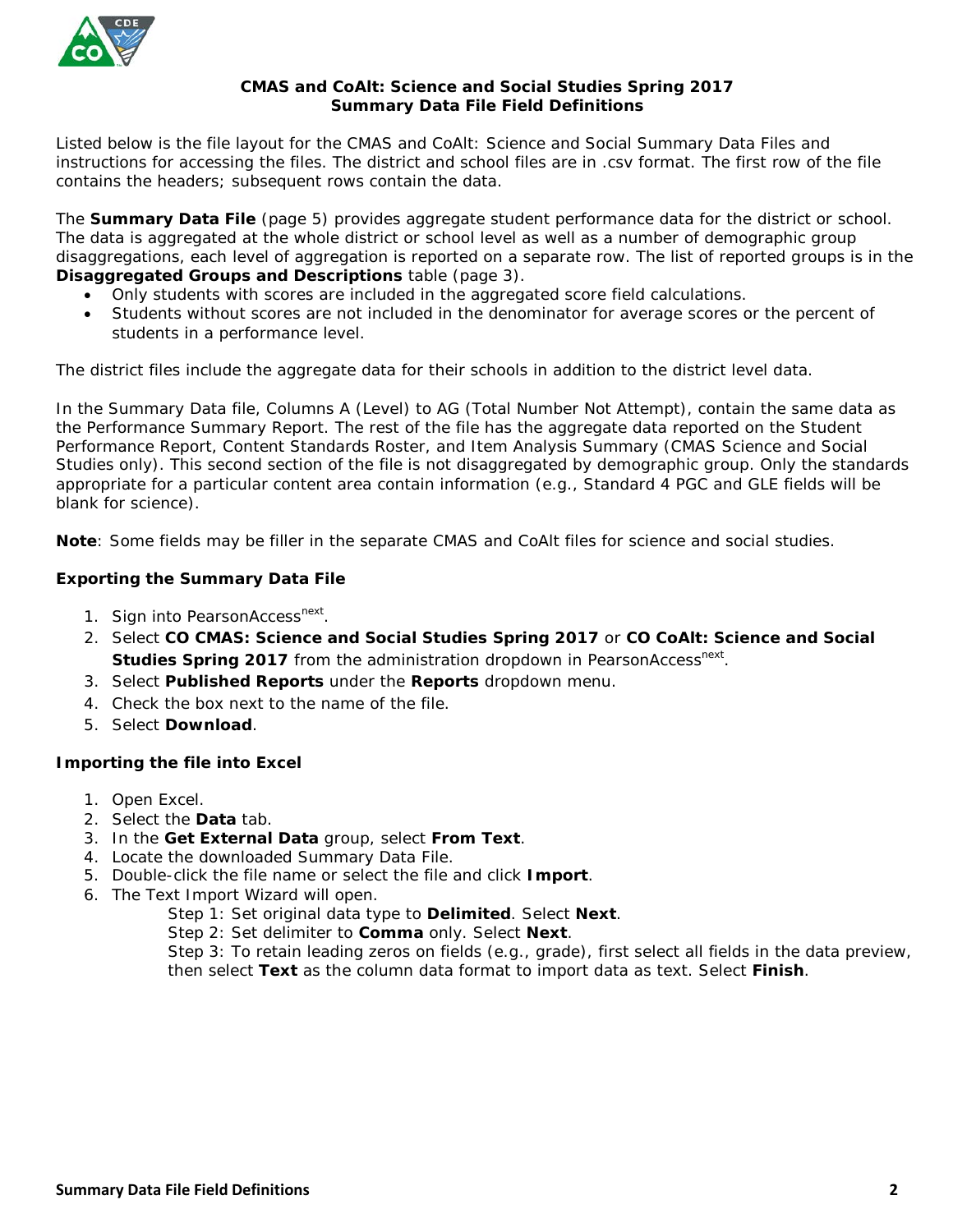

### **Disaggregated Groups and Descriptions**

| <b>Group</b> | <b>Description</b>                                         | <b>Notes</b>                                                                                                                                                                                                                                                                                                                                                                                                                                                                       |
|--------------|------------------------------------------------------------|------------------------------------------------------------------------------------------------------------------------------------------------------------------------------------------------------------------------------------------------------------------------------------------------------------------------------------------------------------------------------------------------------------------------------------------------------------------------------------|
|              |                                                            | The number of students who should have been assessed.                                                                                                                                                                                                                                                                                                                                                                                                                              |
| 001          | All Students Tested                                        | This group excludes the following:<br>• State and District levels - all Report Suppression Codes.<br>• School level - all Report Suppression Codes and the<br>Student Data File field Expelled = 1.<br>• Students with the following invalidation codes:<br>01 = Took Other Assessment OR Duplicate<br>$\circ$<br>Registration/Attempt<br>$\circ$ 03 = Withdrew Before/During Testing<br>$\circ$ 07 = Medical Exemption<br>$\circ$ 08 = Part Time Public and Part Time Home School |
| 002          | <b>Students with Valid Scores</b>                          | The number of students with scored tests.                                                                                                                                                                                                                                                                                                                                                                                                                                          |
| 003          | Sex - Female                                               |                                                                                                                                                                                                                                                                                                                                                                                                                                                                                    |
| 004          | $Sex - Male$                                               |                                                                                                                                                                                                                                                                                                                                                                                                                                                                                    |
| 005          | Ethnicity/Race - Hispanic or Latino                        |                                                                                                                                                                                                                                                                                                                                                                                                                                                                                    |
| 006          | Ethnicity/Race - American Indian/Alaska Native             |                                                                                                                                                                                                                                                                                                                                                                                                                                                                                    |
| 007          | Ethnicity/Race - Asian                                     |                                                                                                                                                                                                                                                                                                                                                                                                                                                                                    |
| 008          | Ethnicity/Race - Black or African American                 |                                                                                                                                                                                                                                                                                                                                                                                                                                                                                    |
| 009          | Ethnicity/Race - White                                     |                                                                                                                                                                                                                                                                                                                                                                                                                                                                                    |
| 010          | Ethnicity/Race - Native Hawaiian or Other Pacific Islander |                                                                                                                                                                                                                                                                                                                                                                                                                                                                                    |
| 011          | Ethnicity/Race - Two or more races                         |                                                                                                                                                                                                                                                                                                                                                                                                                                                                                    |
| 012          | Ethnicity/Race - Not Indicated                             |                                                                                                                                                                                                                                                                                                                                                                                                                                                                                    |
| 013          | Economic Disadvantage Status - Yes                         |                                                                                                                                                                                                                                                                                                                                                                                                                                                                                    |
| 014          | Economic Disadvantage Status - No                          |                                                                                                                                                                                                                                                                                                                                                                                                                                                                                    |
| 015          | Language Proficiency NEP                                   |                                                                                                                                                                                                                                                                                                                                                                                                                                                                                    |
| 016          | Language Proficiency LEP                                   |                                                                                                                                                                                                                                                                                                                                                                                                                                                                                    |
| 017          | Language Proficiency NEP and LEP                           |                                                                                                                                                                                                                                                                                                                                                                                                                                                                                    |
| 018          | Language Proficiency - Not NEP and LEP                     |                                                                                                                                                                                                                                                                                                                                                                                                                                                                                    |
| 019          | Language Proficiency FEP                                   |                                                                                                                                                                                                                                                                                                                                                                                                                                                                                    |
| 020          | Language Proficiency PHLOTE                                |                                                                                                                                                                                                                                                                                                                                                                                                                                                                                    |
| 021          | Language Proficiency FELL                                  |                                                                                                                                                                                                                                                                                                                                                                                                                                                                                    |
| 022          | Language Proficiency Not in ELL Program                    |                                                                                                                                                                                                                                                                                                                                                                                                                                                                                    |
| 023          | Language Proficiency Not Indicated                         |                                                                                                                                                                                                                                                                                                                                                                                                                                                                                    |
| 024          | Language Background - English                              |                                                                                                                                                                                                                                                                                                                                                                                                                                                                                    |
| 025          | Language Background - Spanish                              |                                                                                                                                                                                                                                                                                                                                                                                                                                                                                    |
| 026          | Language Background - Other                                |                                                                                                                                                                                                                                                                                                                                                                                                                                                                                    |
| 027          | Language Background - Not Indicated                        |                                                                                                                                                                                                                                                                                                                                                                                                                                                                                    |
| 028          | ELL Program Bilingual - No                                 |                                                                                                                                                                                                                                                                                                                                                                                                                                                                                    |
| 029          | ELL Program Bilingual - Yes                                |                                                                                                                                                                                                                                                                                                                                                                                                                                                                                    |
| 030          | ELL Program Bilingual - Monitored Y1                       |                                                                                                                                                                                                                                                                                                                                                                                                                                                                                    |
| 031          | ELL Program Bilingual - Monitored Y2                       |                                                                                                                                                                                                                                                                                                                                                                                                                                                                                    |
| 032          | ELL Program Bilingual - Exited Y3                          |                                                                                                                                                                                                                                                                                                                                                                                                                                                                                    |
| 033          | ELL Program Bilingual - Parent Choice                      |                                                                                                                                                                                                                                                                                                                                                                                                                                                                                    |
| 034          | ELL Program Bilingual - Not Indicated                      |                                                                                                                                                                                                                                                                                                                                                                                                                                                                                    |
| 035          | ELL Program ESL - No                                       |                                                                                                                                                                                                                                                                                                                                                                                                                                                                                    |
| 036          | ELL Program ESL - Yes                                      |                                                                                                                                                                                                                                                                                                                                                                                                                                                                                    |
| 037          | ELL Program ESL - Monitored Y1                             |                                                                                                                                                                                                                                                                                                                                                                                                                                                                                    |
| 038          | ELL Program ESL - Monitored Y2                             |                                                                                                                                                                                                                                                                                                                                                                                                                                                                                    |
| 039          | ELL Program ESL - Exited Y3                                |                                                                                                                                                                                                                                                                                                                                                                                                                                                                                    |
| 040          | ELL Program ESL - Parent Choice                            |                                                                                                                                                                                                                                                                                                                                                                                                                                                                                    |
| 041          | ELL Program ESL - Not Indicated                            |                                                                                                                                                                                                                                                                                                                                                                                                                                                                                    |
| 042          | Student With Disabilities = IEP - Yes                      |                                                                                                                                                                                                                                                                                                                                                                                                                                                                                    |
| 043          | Students with Disabilities = IEP - No                      |                                                                                                                                                                                                                                                                                                                                                                                                                                                                                    |
| 044          | Students with Disabilities = 504                           |                                                                                                                                                                                                                                                                                                                                                                                                                                                                                    |
| 045          | ID = Intellectual Disability                               |                                                                                                                                                                                                                                                                                                                                                                                                                                                                                    |
| 046          | SLD = Specific learning disability                         |                                                                                                                                                                                                                                                                                                                                                                                                                                                                                    |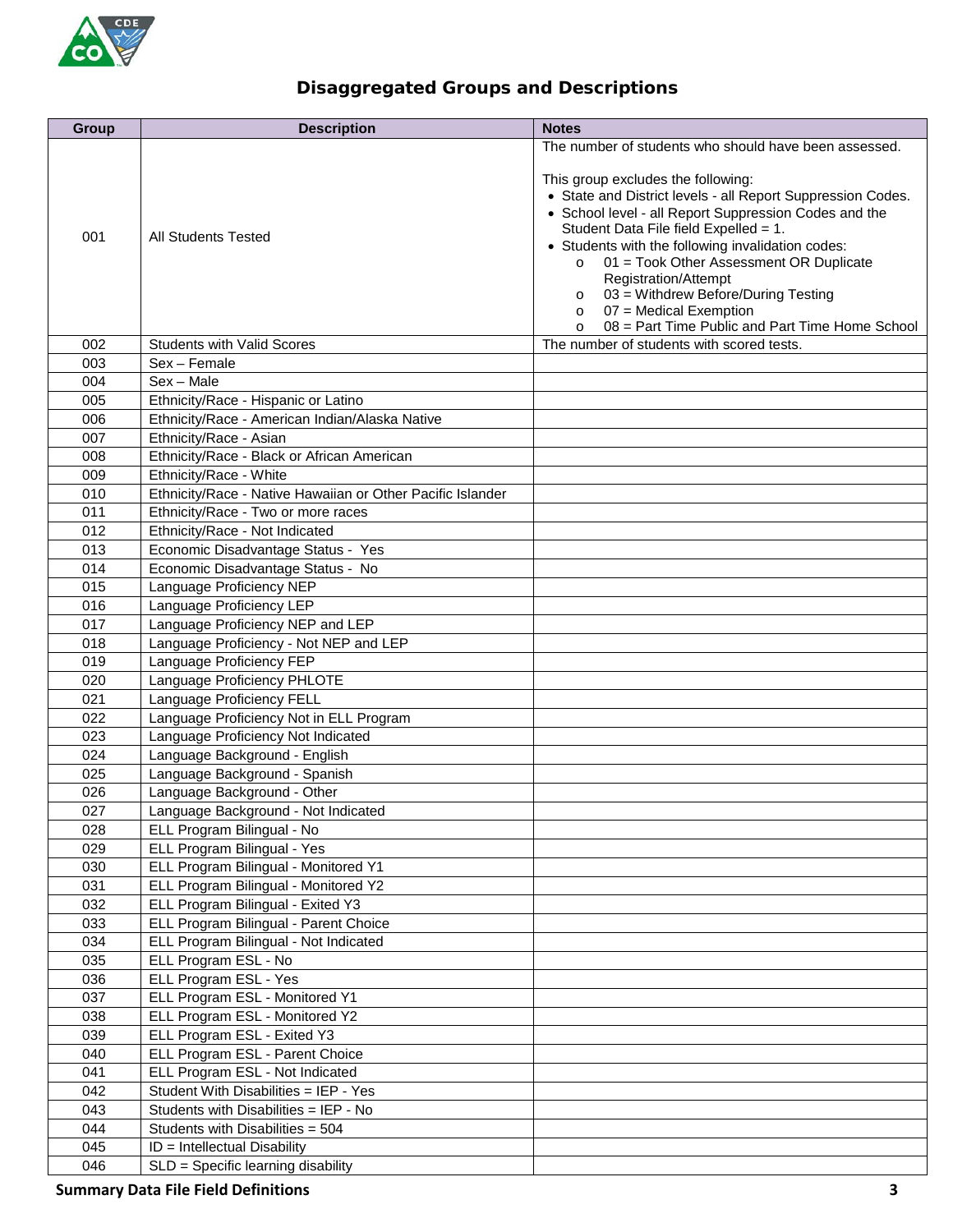

| 047 | $HI = Hearing impairment$                                     |                  |
|-----|---------------------------------------------------------------|------------------|
| 048 | $VI = Visual impairment$                                      |                  |
| 049 | SLI = Speech or language impairment                           |                  |
| 050 | $DB = Deaf-blindness$                                         |                  |
| 051 | $MD = Multiple$ disabilities                                  |                  |
| 052 | $AUT =$ Autism                                                |                  |
| 053 | TBI = Traumatic brain injury                                  |                  |
| 054 | $OI = Orthopedic impairment$                                  |                  |
| 055 | $\overline{OHI}$ = Other health impairment                    |                  |
| 056 | DD = Developmental delay                                      |                  |
| 057 | <b>EMN = Emotional Disability</b>                             |                  |
| 059 | $Blank = None$                                                |                  |
| 060 | Gifted and Talented - No                                      |                  |
| 061 | Gifted and Talented - Yes                                     |                  |
| 062 | Title I - No                                                  |                  |
| 063 | Title I - Yes                                                 |                  |
| 064 | Title I - Not Indicated                                       |                  |
| 065 | Homeless - No                                                 |                  |
| 066 | Homeless - Yes, parent/guardian custody                       |                  |
| 067 | Homeless - Yes, not in parent/guardian custody                |                  |
| 068 | Homeless - Not Indicated                                      |                  |
| 069 | Migrant - No                                                  |                  |
| 070 | Migrant - Yes                                                 |                  |
| 074 | Continuous in District - No                                   |                  |
| 075 | Continuous in District - Yes                                  |                  |
| 076 | Continuous in District - Not Indicated                        |                  |
| 077 | Continuous in School - No                                     |                  |
| 078 | Continuous in School - Yes                                    |                  |
| 079 | Continuous in School - Not Indicated                          |                  |
| 080 | Accommodations - None                                         | <b>CMAS Only</b> |
| 081 | Accommodations - Braille - paper                              | <b>CMAS Only</b> |
| 082 | Accommodations - Directions in Native Language                | <b>CMAS Only</b> |
| 083 | Accommodations - Extended Time                                | <b>CMAS Only</b> |
| 084 | Accommodations - Human Reader/Signer                          | <b>CMAS Only</b> |
| 085 | Accommodations - Large Print - paper                          | <b>CMAS Only</b> |
|     | Accommodations - Response in Language other than              |                  |
| 086 | English                                                       | <b>CMAS Only</b> |
| 087 | Accommodations - Scribe - English                             | <b>CMAS Only</b> |
| 088 | Accommodations - Text-To-Speech English                       | <b>CMAS Only</b> |
| 089 | Accommodations - Text-To-Speech Spanish and Spanish<br>Online | CMAS Only        |
| 090 | Accommodations - Spanish - paper                              | <b>CMAS Only</b> |
| 091 | Accommodations - Word Prediction                              | CMAS Only        |
| 092 | Accommodations - Word to Word Dictionary                      | <b>CMAS Only</b> |
| 093 | Accommodation Used - Assistive Technology                     | CoAlt Only       |
| 094 | Accommodation Used - Braille                                  | CoAlt Only       |
| 095 | Accommodation Used - Eye Gaze                                 | CoAlt Only       |
| 096 | Accommodation Used - Modified Picture Symbols                 | CoAlt Only       |
| 097 | <b>Accommodation Used - Objects</b>                           | CoAlt Only       |
| 098 | Accommodation Used - Sign Language                            | CoAlt Only       |
| 099 | Accommodation Used - Translation into Native Language         | CoAlt Only       |
| 100 | Accommodation Used - Other                                    | CoAlt Only       |
| 101 | Expelled Education - No                                       |                  |
| 102 | <b>Expelled Education - Yes</b>                               |                  |
| 103 | <b>Expelled Education - Not Indicated</b>                     |                  |
|     |                                                               |                  |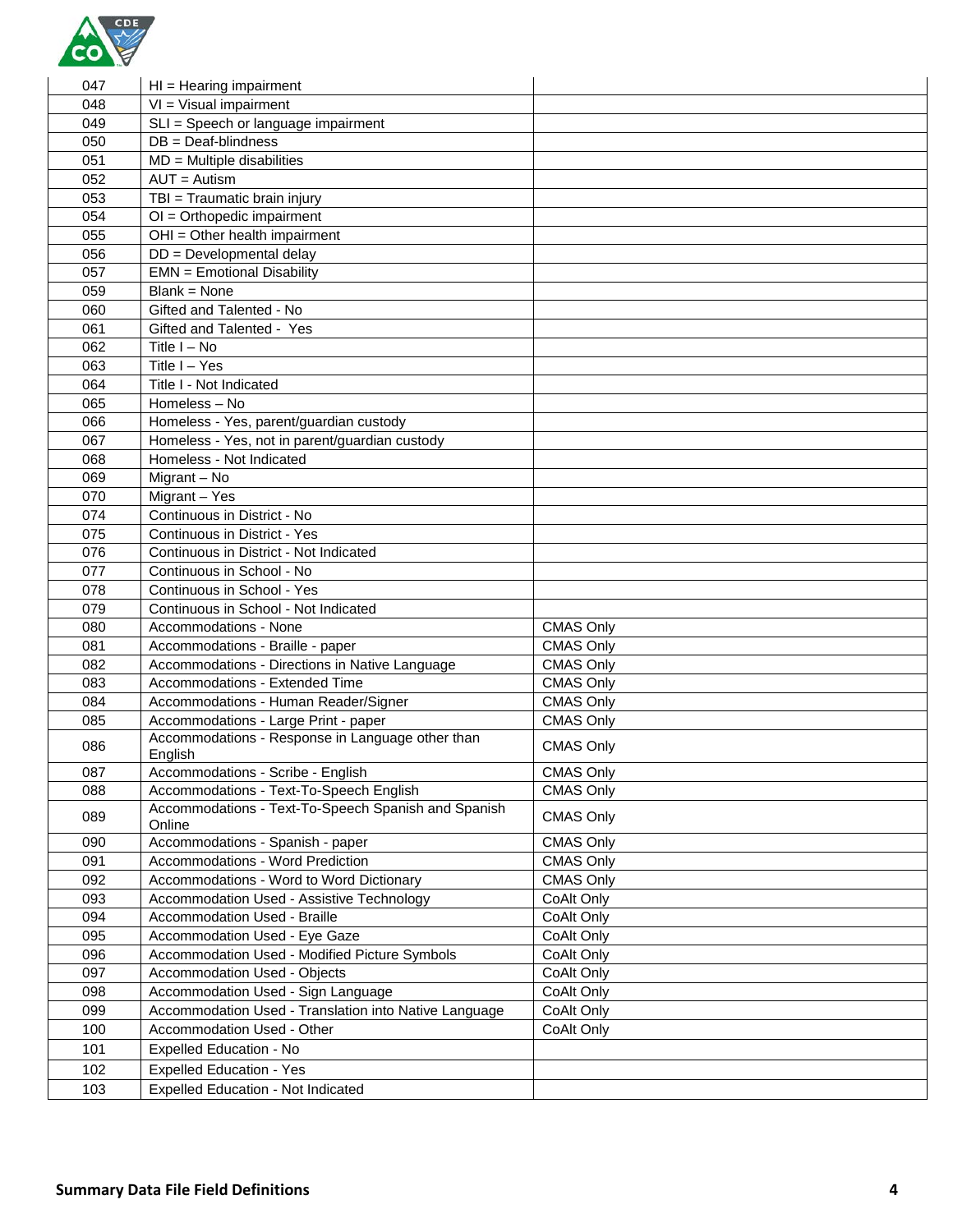

## **Summary Data File Layout**

| <b>Column</b> | <b>Header Names</b><br>(displayed in the data file) | <b>Field Name</b>                                                                             | <b>Valid Values</b>                                                                                                                                 | <b>Notes</b>                                                                                                                                                                                                                                                                                                                                                                                                                  |
|---------------|-----------------------------------------------------|-----------------------------------------------------------------------------------------------|-----------------------------------------------------------------------------------------------------------------------------------------------------|-------------------------------------------------------------------------------------------------------------------------------------------------------------------------------------------------------------------------------------------------------------------------------------------------------------------------------------------------------------------------------------------------------------------------------|
| Α             | Level                                               | Level                                                                                         | $1 = State$<br>$2 =$ District<br>$3 =$ School                                                                                                       |                                                                                                                                                                                                                                                                                                                                                                                                                               |
| B             | Group                                               | Group                                                                                         | Numeric 1-999<br>See 'Disaggregated<br>Groups and<br>Descriptions' on<br>pages 3 and 4 of this<br>document for valid<br>values in 'Group'<br>column |                                                                                                                                                                                                                                                                                                                                                                                                                               |
| C             | Gname                                               | Group Name                                                                                    | See 'Disaggregated<br>Groups and<br>Descriptions' on<br>pages 3 and 4 of this<br>document for valid<br>values in 'Description'<br>column            |                                                                                                                                                                                                                                                                                                                                                                                                                               |
| D             | Administration                                      | Administration                                                                                | $cosums17 = CMAS$<br>coalts $17 =$ CoAlt                                                                                                            |                                                                                                                                                                                                                                                                                                                                                                                                                               |
| Ε             | <b>RDist Sch Code</b>                               | Responsible<br>District/School Code<br>Where:<br>$DDDD =$ district code<br>SSSS = school code | State value:<br>99999999<br>District: value:<br><b>DDDD0000</b><br>School value:<br><b>DDDDSSSS</b>                                                 |                                                                                                                                                                                                                                                                                                                                                                                                                               |
| F.            | <b>RDist Sch Name</b>                               | Responsible<br>District/School Name                                                           | State: spaces<br><b>District: District Name</b><br>School: School Name                                                                              |                                                                                                                                                                                                                                                                                                                                                                                                                               |
| G             | Grade                                               | Grade                                                                                         | 04<br>05<br>07<br>08<br><b>HS</b>                                                                                                                   |                                                                                                                                                                                                                                                                                                                                                                                                                               |
| H             | Content                                             | Content                                                                                       | $SCI = Science$<br>SS = Social Studies                                                                                                              |                                                                                                                                                                                                                                                                                                                                                                                                                               |
| <b>Scores</b> |                                                     |                                                                                               |                                                                                                                                                     |                                                                                                                                                                                                                                                                                                                                                                                                                               |
| L             | Overall Mean SSCO                                   | Overall Mean Scale<br>Score                                                                   | Numeric<br><b>Blank</b>                                                                                                                             | Not valid for group 001                                                                                                                                                                                                                                                                                                                                                                                                       |
| J             | Filler                                              | Filler                                                                                        |                                                                                                                                                     |                                                                                                                                                                                                                                                                                                                                                                                                                               |
| K             | <b>TotNum Overall</b>                               | Total Number -<br>Overall                                                                     | <b>Numeric</b><br><b>Blank</b>                                                                                                                      | Total Number of students tested. For State<br>and District levels excludes all Report<br>Suppression Codes. For School excludes<br>all Report Suppression Codes and the<br>Student Data File field Expelled = 1.<br>Also excludes the following invalidations:<br>• 01 = Took Other Assessment/Duplicate<br>• 03 = Withdrew Before/During Testing<br>$\bullet$ 07 = Medical Exemption<br>$\bullet$ 08 = Part Time Home School |
| L             | <b>TotNum Prof1</b>                                 | Total Number -<br>Proficiency Level 1                                                         | Numeric<br><b>Blank</b>                                                                                                                             | Not valid for group 001                                                                                                                                                                                                                                                                                                                                                                                                       |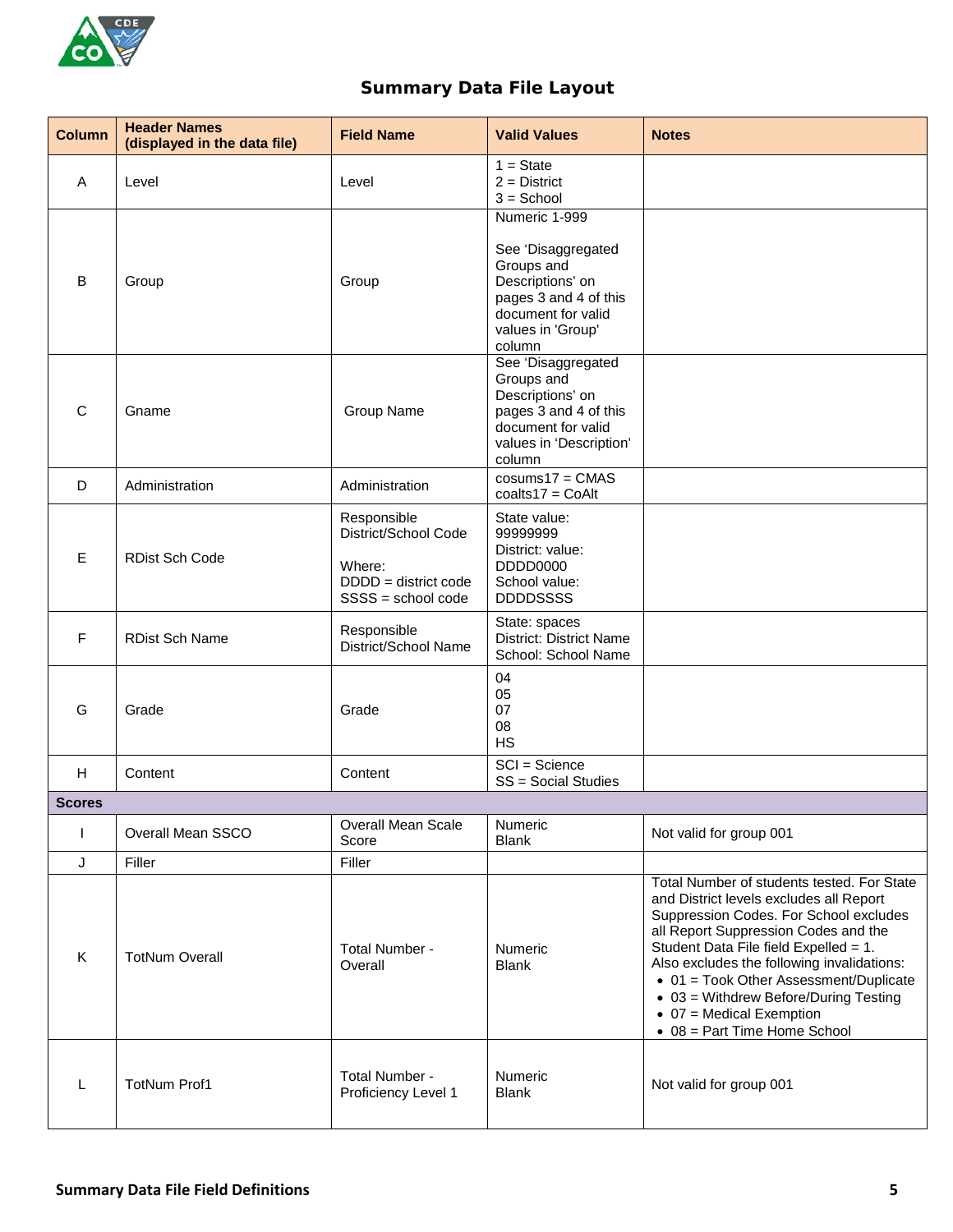

| м            | Pct Prof1                    | Percent - Proficiency<br>Level 1                                                    | 0.00-100.00<br><b>Blank</b>    | Not valid for group 001                                                                                                                                               |
|--------------|------------------------------|-------------------------------------------------------------------------------------|--------------------------------|-----------------------------------------------------------------------------------------------------------------------------------------------------------------------|
| N            | <b>TotNum Prof2</b>          | Total Number -<br>Proficiency Level 2                                               | Numeric<br><b>Blank</b>        | Not valid for group 001                                                                                                                                               |
| O            | Pct Prof2                    | Percent - Proficiency<br>Level <sub>2</sub>                                         | 0.00-100.00<br><b>Blank</b>    | Not valid for group 001                                                                                                                                               |
| P            | <b>TotNum Prof3</b>          | Total Number -<br>Proficiency Level 3                                               | Numeric<br><b>Blank</b>        | Not valid for group 001                                                                                                                                               |
| Q            | Pct Prof3                    | Percent - Proficiency<br>Level 3                                                    | 0.00-100.00<br><b>Blank</b>    | Not valid for group 001                                                                                                                                               |
| R            | <b>TotNum Prof4</b>          | Total Number -<br>Proficiency Level 4                                               | Numeric<br><b>Blank</b>        | Not valid for group 001                                                                                                                                               |
| S            | Pct Prof4                    | Percent - Proficiency<br>Level 4                                                    | 0.00-100.00<br><b>Blank</b>    | Not valid for group 001                                                                                                                                               |
| т            | <b>TotNum No Scr</b>         | Total Number - No<br><b>Scores Reported</b>                                         | Numeric<br><b>Blank</b>        |                                                                                                                                                                       |
| U            | Overall Num Prof 3 4         | <b>Overall Number</b><br>Proficiency Level 3, 4                                     | Numeric<br><b>Blank</b>        | Not valid for group 001                                                                                                                                               |
| V            | Overall Pct Prof 34          | <b>Overall Percent</b><br>Proficiency Level 3, 4                                    | 0.00-100.00<br><b>Blank</b>    | Not valid for group 001                                                                                                                                               |
| W            | <b>TotNum Scored</b>         | <b>Total Number</b>                                                                 | Numeric                        | <b>Students with Valid Scores</b><br>Excludes all students already excluded in<br>Total Number Overall and any students<br>with a Not Tested or Void Score Code = 'Y' |
| $\mathsf{X}$ | <b>TotNum Other Assess</b>   | <b>Total Number Took</b><br>Other Assessment<br><b>OR Duplicate</b><br>Registration | <b>Numeric</b><br><b>Blank</b> | Valid for group 001 only, blank for all other<br>groups                                                                                                               |
| Y            | <b>TotNum Test Not Comp</b>  | <b>Total Number</b><br>Interrupted Not<br>Completed                                 | Numeric<br><b>Blank</b>        | Valid for group 001 only, blank for all other<br>groups                                                                                                               |
| Z            | TotNum WD Before During Test | <b>Total Number</b><br>Withdrew Before or<br><b>During Testing</b>                  | Numeric<br><b>Blank</b>        | Valid for group 001 only, blank for all other<br>groups                                                                                                               |
| AA           | <b>TotNum Refuse</b>         | <b>Total Number Student</b><br><b>Test Refusal</b>                                  | Numeric<br><b>Blank</b>        | Valid for group 001 only, blank for all other<br>groups                                                                                                               |
| AB           | <b>TotNum NonApp</b>         | <b>Total Number Non-</b><br>approved<br>Accommodation                               | Numeric<br><b>Blank</b>        | Valid for group 001 only, blank for all other<br>groups                                                                                                               |
| AC           | <b>TotNum Misadmin</b>       | <b>Total Number</b><br>Misadministration                                            | Numeric<br><b>Blank</b>        | Valid for group 001 only, blank for all other<br>groups                                                                                                               |
| AD           | <b>TotNum Medical</b>        | <b>Total Number Medical</b><br>Exemption                                            | Numeric<br><b>Blank</b>        | Valid for group 001 only, blank for all other<br>groups                                                                                                               |
| AE           | <b>TotNum PTHS</b>           | <b>Total Number Part</b><br>Time Public and Part<br>Time Home School<br>Student     | Numeric<br><b>Blank</b>        | Valid for group 001 only, blank for all other<br>groups                                                                                                               |
| AF           | <b>TotNum Parent</b>         | <b>Total Number Parent</b><br>Excuse                                                | Numeric<br><b>Blank</b>        | Valid for group 001 only, blank for all other<br>groups                                                                                                               |
| AG           | <b>TotNum NotAttempt</b>     | <b>Total Number State</b><br>Use - Attempt Not<br>Met                               | Numeric<br><b>Blank</b>        | Valid for group 001 only, blank for all other<br>groups                                                                                                               |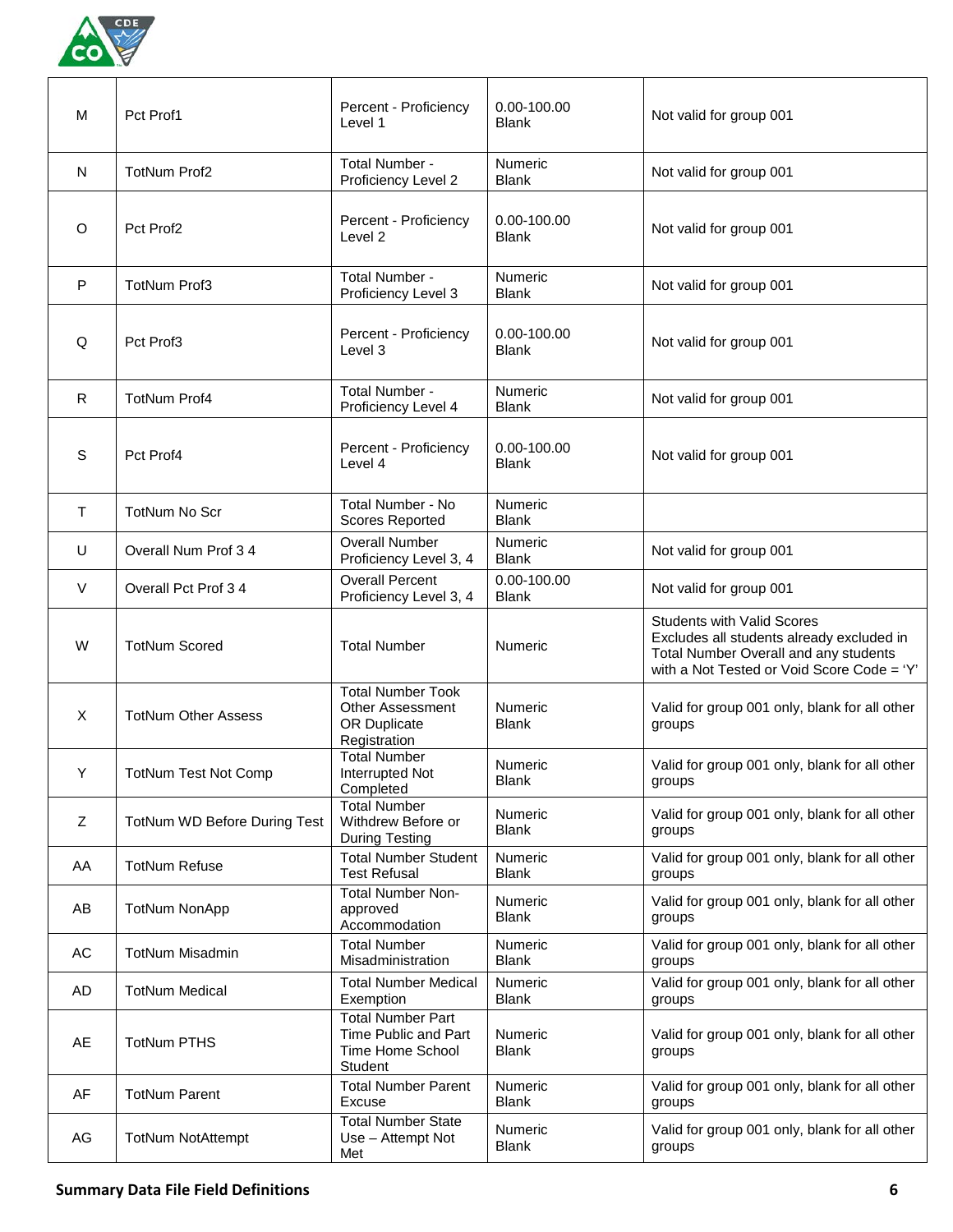

| AH        | TotNumAbsent       | <b>Total Number Absent</b>                                 | Numeric<br><b>Blank</b>        | Valid for group 001 only, blank for all other<br>groups                                                                                           |
|-----------|--------------------|------------------------------------------------------------|--------------------------------|---------------------------------------------------------------------------------------------------------------------------------------------------|
| AI        | Overall SSD        | Overall School or<br><b>District Standard</b><br>Deviation | Numeric<br><b>Blank</b>        | Valid for level 2 (district) and 3 (school),<br>valid for groups 002+                                                                             |
| AJ        | Filler             | Filler                                                     |                                |                                                                                                                                                   |
| AK        | Std1 Mean SSCO     | Standard1 Mean<br>Scale Score                              | Numeric<br><b>Blank</b>        | Valid for group 002 only<br>If subject = SS then standard is History<br>If subject = SCI then standard is Physical<br>CMAS only                   |
| AL        | Std2 Mean SSCO     | Standard2 Mean<br>Scale Score                              | Numeric<br><b>Blank</b>        | Valid for group 002 only<br>If subject = SS then standard is<br>Geography<br>If subject = SCI then standard is Life<br>CMAS only                  |
| <b>AM</b> | Std3 Mean SSCO     | Standard3 Mean<br>Scale Score                              | <b>Numeric</b><br><b>Blank</b> | Valid for group 002 only<br>If subject = SS then standard is Economics<br>If subject = SCI then standard is Earth<br>Systems<br>CMAS only         |
| AN        | Std4 Mean SSCO     | Standard4 Mean<br>Scale Score                              | Numeric<br><b>Blank</b>        | Valid for group 002 only<br>If subject = SS then standard is Civics<br>If subject = SCI then standard is Scientific<br>Investigation<br>CMAS only |
| AO        | Filler             | Filler                                                     |                                |                                                                                                                                                   |
| AP        | Std1 PGC1 Pct Corr | Standard 1 PGC 1<br><b>Percent Correct</b>                 | $0 - 100$<br><b>Blank</b>      | CMAS only, valid for group 002 only                                                                                                               |
| AQ        | Std1 PGC2 Pct Corr | Standard 1 PGC 2<br><b>Percent Correct</b>                 | $0 - 100$<br><b>Blank</b>      | CMAS only, valid for group 002 only                                                                                                               |
| AR        | Std1 PGC3 Pct Corr | Standard 1 PGC 3<br><b>Percent Correct</b>                 | $0 - 100$<br><b>Blank</b>      | CMAS only, valid for group 002 only                                                                                                               |
| AS        | Filler             | Filler                                                     |                                |                                                                                                                                                   |
| AT        | Std2 PGC1 Pct Corr | Standard 2 PGC 1<br><b>Percent Correct</b>                 | $0 - 100$<br><b>Blank</b>      | CMAS only, valid for group 002 only                                                                                                               |
| AU        | Std2 PGC2 Pct Corr | Standard 2 PGC 2<br><b>Percent Correct</b>                 | $0 - 100$<br><b>Blank</b>      | CMAS only, valid for group 002 only                                                                                                               |
| AV        | Std2 PGC3 Pct Corr | Standard 2 PGC 3<br><b>Percent Correct</b>                 | $0 - 100$<br><b>Blank</b>      | CMAS only, valid for group 002 only                                                                                                               |
| AW        | Std2 PGC4 Pct Corr | Standard 2 PGC 4<br><b>Percent Correct</b>                 | $0 - 100$<br><b>Blank</b>      | CMAS only, valid for group 002only                                                                                                                |
| AX        | Std3 PGC1 Pct Corr | Standard 3 PGC 1<br><b>Percent Correct</b>                 | $0 - 100$<br><b>Blank</b>      | CMAS only, valid for group 002 only                                                                                                               |
| AY        | Std3 PGC2 Pct Corr | Standard 3 PGC 2<br><b>Percent Correct</b>                 | $0 - 100$<br><b>Blank</b>      | CMAS only, valid for group 002 only                                                                                                               |
| AZ        | Std3 PGC3 Pct Corr | Standard 3 PGC 3<br><b>Percent Correct</b>                 | $0 - 100$<br><b>Blank</b>      | CMAS only, valid for group 002only                                                                                                                |
| BA        | Filler             | Filler                                                     |                                |                                                                                                                                                   |
| BB        | Std4 PGC1 Pct Corr | Standard 4 PGC 1<br><b>Percent Correct</b>                 | $0 - 100$<br><b>Blank</b>      | CMAS only, valid for group 002 only                                                                                                               |
| BC        | Std4 PGC2 Pct Corr | Standard 4 PGC 2<br><b>Percent Correct</b>                 | $0 - 100$<br><b>Blank</b>      | CMAS only, valid for group 002 only                                                                                                               |
| <b>BD</b> | Filler             | Filler                                                     |                                |                                                                                                                                                   |
| BE        | Std1 GLE1 Pct Corr | Standard 1 GLE 1<br><b>Percent Correct</b>                 | $0 - 100$<br><b>Blank</b>      | CMAS only, valid for group 002 only                                                                                                               |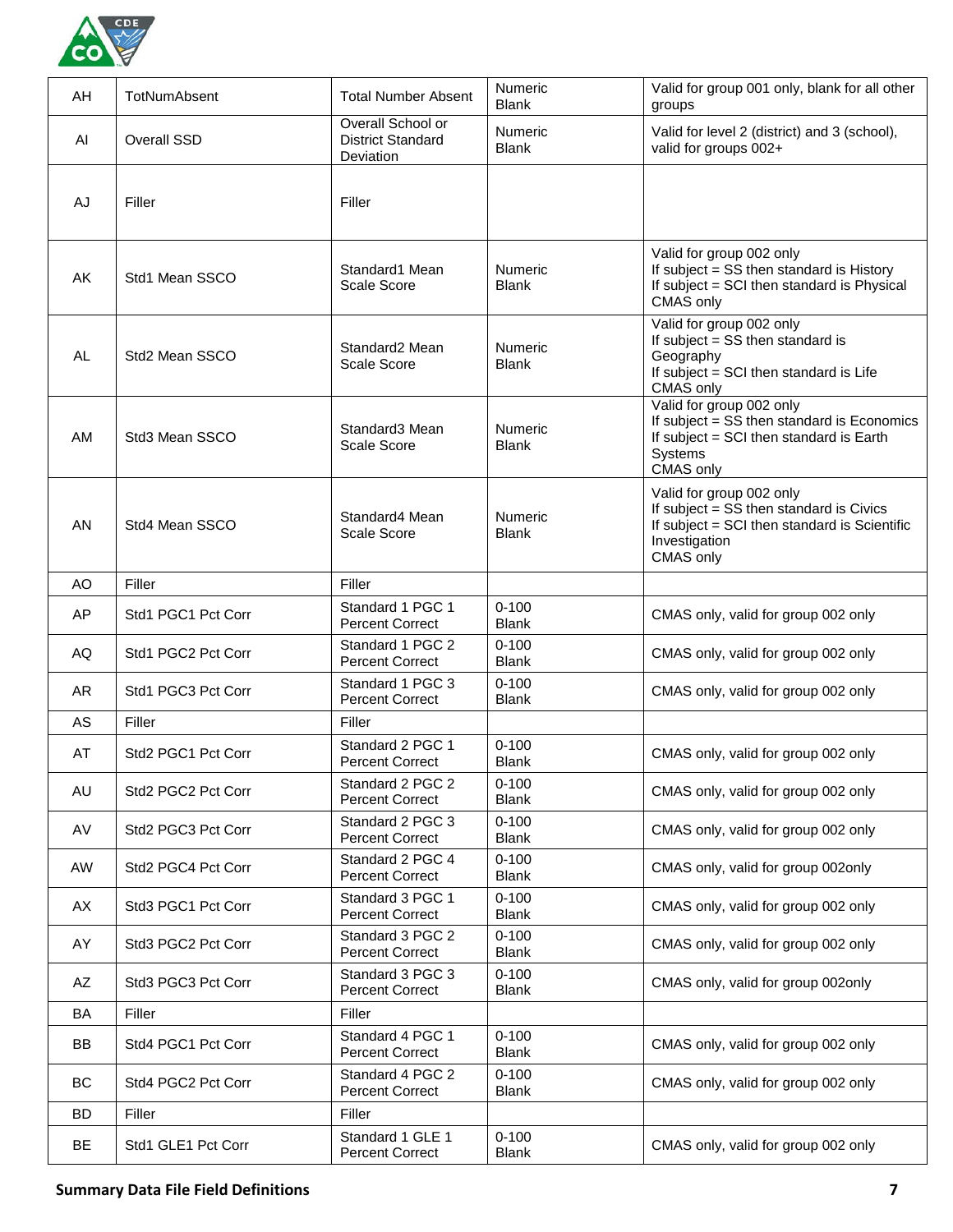

| BF        | Std1 GLE2 Pct Corr | Standard 1 GLE 2<br><b>Percent Correct</b>  | $0 - 100$<br><b>Blank</b>      | CMAS only, valid for group 002 only  |
|-----------|--------------------|---------------------------------------------|--------------------------------|--------------------------------------|
| <b>BG</b> | Std1 GLE3 Pct Corr | Standard 1 GLE 3<br><b>Percent Correct</b>  | $0 - 100$<br><b>Blank</b>      | CMAS only, valid for group 002 only  |
| <b>BH</b> | Std1 GLE4 Pct Corr | Standard 1 GLE 4<br><b>Percent Correct</b>  | $0 - 100$<br><b>Blank</b>      | CMAS only, valid for group 002 only  |
| BI        | Std1 GLE5 Pct Corr | Standard 1 GLE 5<br><b>Percent Correct</b>  | $0 - 100$<br><b>Blank</b>      | CMAS only, valid for group 002 only  |
| <b>BJ</b> | Std1 GLE6 Pct Corr | Standard 1 GLE 6<br><b>Percent Correct</b>  | $0 - 100$<br><b>Blank</b>      | CMAS only, valid for group 002 only  |
| BK        | Std2 GLE1 Pct Corr | Standard 2 GLE 1<br><b>Percent Correct</b>  | $0 - 100$<br><b>Blank</b>      | CMAS only, valid for group 002 only  |
| BL        | Std2 GLE2 Pct Corr | Standard 2 GLE 2<br><b>Percent Correct</b>  | $0 - 100$<br><b>Blank</b>      | CMAS only, valid for group 002 only  |
| ВM        | Std2 GLE3 Pct Corr | Standard 2 GLE 3<br><b>Percent Correct</b>  | $0 - 100$<br><b>Blank</b>      | CMAS only, valid for group 002 only  |
| <b>BN</b> | Std2 GLE4 Pct Corr | Standard 2 GLE 4<br><b>Percent Correct</b>  | $0 - 100$<br><b>Blank</b>      | CMAS only, valid for group 002 only  |
| <b>BO</b> | Std2 GLE5 Pct Corr | Standard 2 GLE 5<br><b>Percent Correct</b>  | $0 - 100$<br><b>Blank</b>      | CMAS only, valid for group 002 only  |
| <b>BP</b> | Std2 GLE6 Pct Corr | Standard 2 GLE 6<br><b>Percent Correct</b>  | $0 - 100$<br><b>Blank</b>      | CMAS only, valid for group 002 only  |
| <b>BQ</b> | Std2 GLE7 Pct Corr | Standard 2 GLE 7<br><b>Percent Correct</b>  | $0 - 100$<br><b>Blank</b>      | CMAS only, valid for group 002 only  |
| BR.       | Std2 GLE8 Pct Corr | Standard 2 GLE 8<br><b>Percent Correct</b>  | $0 - 100$<br><b>Blank</b>      | CMAS only, valid for group 002 only  |
| <b>BS</b> | Std2 GLE9 Pct Corr | Standard 2 GLE 9<br><b>Percent Correct</b>  | $0 - 100$<br><b>Blank</b>      | CMAS only, valid for group 002 only  |
| <b>BT</b> | Std3 GLE1 Pct Corr | Standard 3 GLE 1<br><b>Percent Correct</b>  | $0 - 100$<br><b>Blank</b>      | CMAS only, valid for group 002 only  |
| <b>BU</b> | Std3 GLE2 Pct Corr | Standard 3 GLE 2<br><b>Percent Correct</b>  | $0 - 100$<br><b>Blank</b>      | CMAS only, valid for group 002 only  |
| BV        | Std3 GLE3 Pct Corr | Standard 3 GLE 3<br><b>Percent Correct</b>  | $0 - 100$<br><b>Blank</b>      | CMAS only, valid for group 002 only  |
| <b>BW</b> | Std3 GLE4 Pct Corr | Standard 3 GLE 4<br><b>Percent Correct</b>  | $0 - 100$<br><b>Blank</b>      | CMAS only, valid for group 002 only  |
| BX        | Std3 GLE5 Pct Corr | Standard 3 GLE 5<br><b>Percent Correct</b>  | $0 - 100$<br><b>Blank</b>      | CMAS only, valid for group 002 only  |
| BY        | Std3 GLE6 Pct Corr | Standard 3 GLE 6<br><b>Percent Correct</b>  | $0 - 100$<br><b>Blank</b>      | CMAS only, valid for group 002 only  |
| BZ        | Std3 GLE7 Pct Corr | Standard 3 GLE 7<br><b>Percent Correct</b>  | $0 - 100$<br><b>Blank</b>      | CMAS only, valid for group 002 only  |
| CA        | Std4 GLE1 Pct Corr | Standard 4 GLE 1<br><b>Percent Correct</b>  | $0 - 100$<br><b>Blank</b>      | CMAS only, valid for group 002 only  |
| CВ        | Std4 GLE2 Pct Corr | Standard 4 GLE 2<br><b>Percent Correct</b>  | $0 - 100$<br><b>Blank</b>      | CMAS only, valid for group 002 only  |
| CC        | Std4 GLE3 Pct Corr | Standard 4 GLE 3<br><b>Percent Correct</b>  | $0 - 100$<br>Blank             | CMAS only, valid for group 002 only  |
| CD        | Filler             | Filler                                      |                                |                                      |
| <b>CE</b> | CR Mean SSCO       | Constructed<br>Response Mean<br>Scale Score | Numeric<br><b>Blank</b>        | Blank for CoAlt, valid for group 002 |
| <b>CF</b> | <b>CR Pct Corr</b> | Constructed<br>Response Percent<br>Correct  | $0 - 100$<br><b>Blank</b>      | Blank for CoAlt, valid for group 002 |
| CG        | SR Mean SSCO       | Selected Response<br>Mean Scale Score       | <b>Numeric</b><br><b>Blank</b> | Blank for CoAlt, valid for group 002 |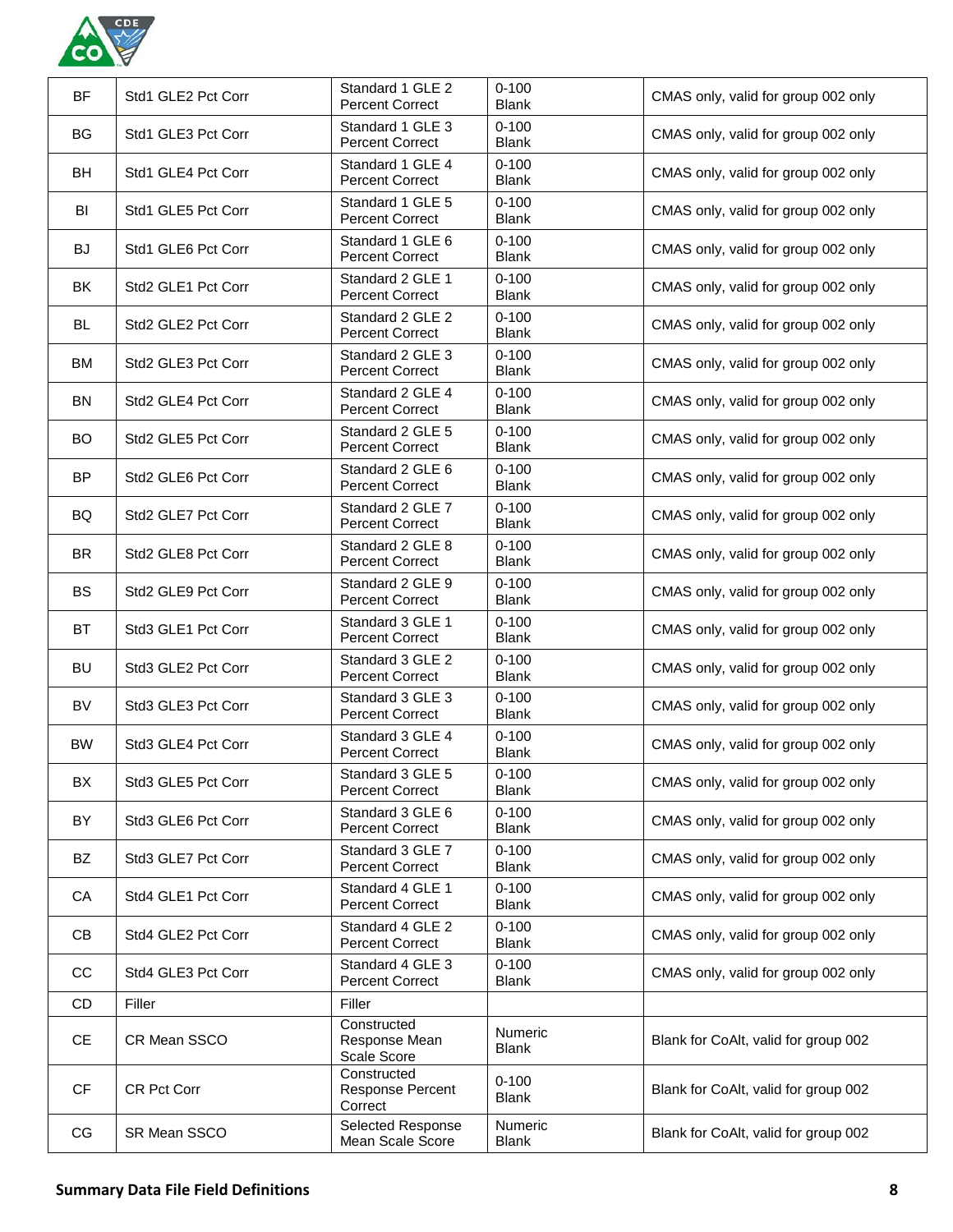

| <b>CH</b> | <b>SR Pct Corr</b> | Selected Response<br><b>Percent Correct</b> | $0 - 100$<br><b>Blank</b>      | Blank for CoAlt, valid for group 002                                                                                                    |
|-----------|--------------------|---------------------------------------------|--------------------------------|-----------------------------------------------------------------------------------------------------------------------------------------|
| <b>CI</b> | Filler             | Filler                                      |                                |                                                                                                                                         |
| CJ        | Std1 Pct Corr      | Standard 1 Percent<br>Correct               | $0 - 100$<br><b>Blank</b>      | Valid for group 002 only                                                                                                                |
| <b>CK</b> | Std2 Pct Corr      | <b>Standard 2 Percent</b><br>Correct        | $0 - 100$<br><b>Blank</b>      | Valid for group 002 only                                                                                                                |
| CL        | Std3 Pct Corr      | <b>Standard 3 Percent</b><br>Correct        | $0 - 100$<br><b>Blank</b>      | Valid for group 002 only                                                                                                                |
| <b>CM</b> | Std4 Pct Corr      | Standard 4 Percent<br>Correct               | $0 - 100$<br><b>Blank</b>      | Valid for group 002 only                                                                                                                |
| <b>CN</b> | Filler             | Filler                                      |                                |                                                                                                                                         |
| CO        | Std1 Num Prof1     | Standard1 Number<br>Proficiency Level 1     | Numeric<br><b>Blank</b>        | CMAS only, valid for group 002 only<br>If subject = SS then standard is History<br>If subject = SCI then standard is Physical           |
| <b>CP</b> | Std1 Pct Prof1     | Standard1 Percent<br>Proficiency Level 1    | $0 - 100$<br><b>Blank</b>      | CMAS only, valid for group 002 only<br>If subject = SS then standard is History<br>If subject = SCI then standard is Physical           |
| CQ        | Std1 Num Prof2     | Standard1 Number<br>Proficiency Level 2     | Numeric<br><b>Blank</b>        | CMAS only, valid for group 002 only<br>If subject = SS then standard is History<br>If subject = SCI then standard is Physical           |
| <b>CR</b> | Std1 Pct Prof2     | Standard1 Percent<br>Proficiency Level 2    | $0 - 100$<br>Blank             | CMAS only, valid for group 002 only<br>If subject = SS then standard is History<br>If subject = SCI then standard is Physical           |
| <b>CS</b> | Std1 Num Prof3     | Standard1 Number<br>Proficiency Level 3     | Numeric<br><b>Blank</b>        | CMAS only, valid for group 002 only<br>If subject = SS then standard is History<br>If subject = SCI then standard is Physical           |
| <b>CT</b> | Std1 Pct Prof3     | Standard1 Percent<br>Proficiency Level 3    | $0 - 100$<br><b>Blank</b>      | CMAS only, valid for group 002 only<br>If subject = SS then standard is History<br>If subject = SCI then standard is Physical           |
| CU        | Std2 Num Prof1     | Standard2 Number<br>Proficiency Level 1     | Numeric<br><b>Blank</b>        | CMAS only, valid for group 002 only<br>If subject $=$ SS then standard is<br>Geography<br>If subject = SCI then standard is Life        |
| <b>CV</b> | Std2 Pct Prof1     | Standard2 Percent<br>Proficiency Level 1    | $0 - 100$<br><b>Blank</b>      | CMAS only, valid for group 002 only<br>If subject = SS then standard is<br>Geography<br>If subject = SCI then standard is Life          |
| <b>CW</b> | Std2 Num Prof2     | Standard2 Number<br>Proficiency Level 2     | Numeric<br><b>Blank</b>        | CMAS only, valid for group 002 only<br>If subject = SS then standard is<br>Geography<br>If subject = SCI then standard is Life          |
| <b>CX</b> | Std2 Pct Prof2     | Standard2 Percent<br>Proficiency Level 2    | $0 - 100$<br><b>Blank</b>      | CMAS only, valid for group 002 only<br>If subject = SS then standard is<br>Geography<br>If subject = SCI then standard is Life          |
| <b>CY</b> | Std2 Num Prof3     | Standard2 Number<br>Proficiency Level 3     | <b>Numeric</b><br><b>Blank</b> | CMAS only, valid for group 002 only<br>If subject = SS then standard is<br>Geography<br>If subject = SCI then standard is Life          |
| CZ        | Std2 Pct Prof3     | Standard2 Percent<br>Proficiency Level 3    | $0 - 100$<br><b>Blank</b>      | CMAS only, valid for group 002 only<br>If subject = SS then standard is<br>Geography<br>If subject = SCI then standard is Life          |
| DA        | Std3 Num Prof1     | Standard3 Number<br>Proficiency Level 1     | Numeric<br><b>Blank</b>        | CMAS only, valid for group 002 only<br>If subject = SS then standard is Economics<br>If subject = SCI then standard is Earth<br>Systems |
| DB        | Std3 Pct Prof1     | Standard3 Percent<br>Proficiency Level 1    | $0 - 100$<br><b>Blank</b>      | CMAS only, valid for group 002 only<br>If subject = SS then standard is Economics<br>If subject = SCI then standard is Earth<br>Systems |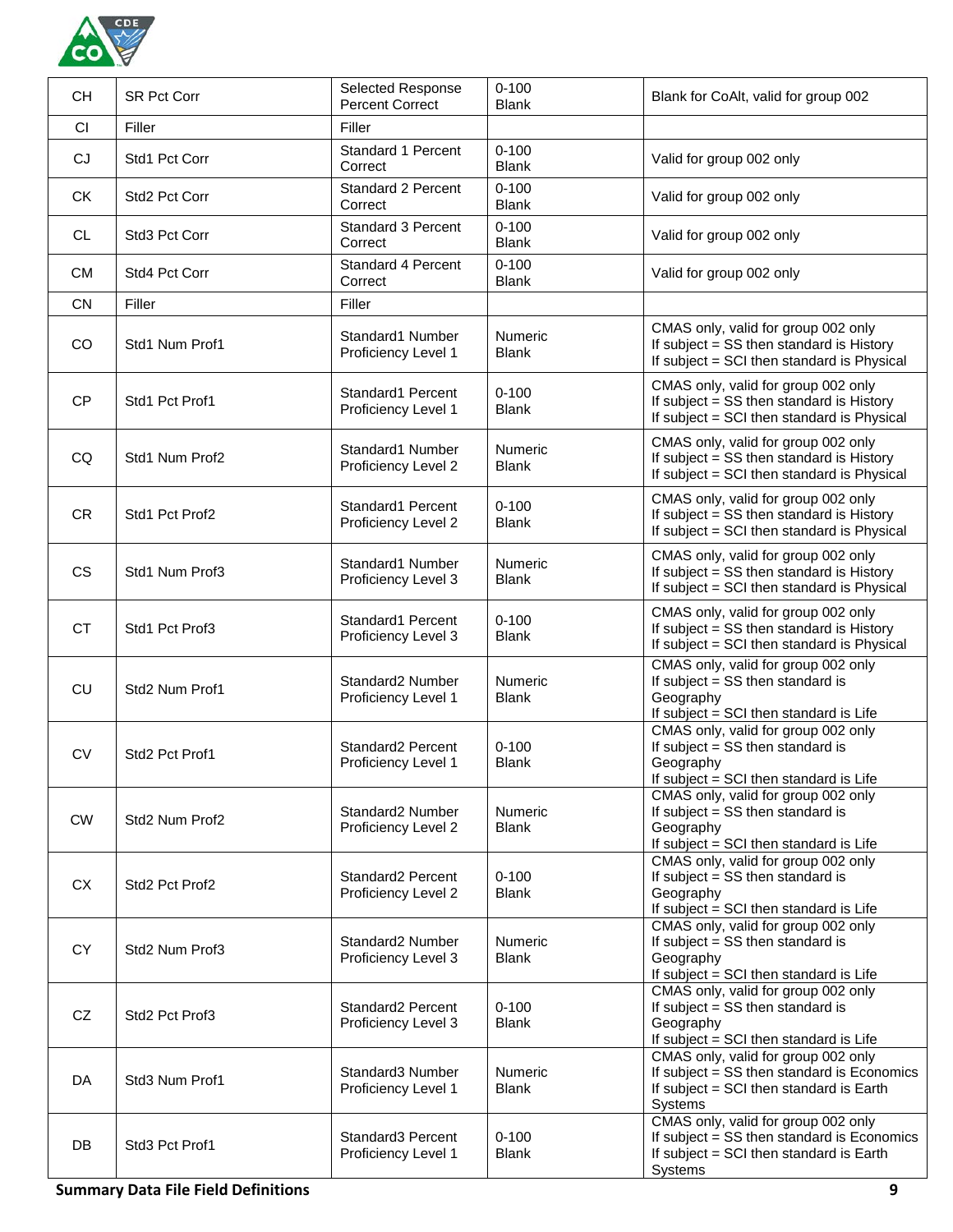

| DC        | Std3 Num Prof2      | Standard3 Number<br>Proficiency Level 2                          | <b>Numeric</b><br><b>Blank</b> | CMAS only, valid for group 002 only<br>If subject = SS then standard is Economics<br>If subject = SCI then standard is Earth<br>Systems                                                                                         |
|-----------|---------------------|------------------------------------------------------------------|--------------------------------|---------------------------------------------------------------------------------------------------------------------------------------------------------------------------------------------------------------------------------|
| <b>DD</b> | Std3 Pct Prof2      | Standard3 Percent<br>Proficiency Level 2                         | $0 - 100$<br><b>Blank</b>      | CMAS only, valid for group 002 only<br>If subject = SS then standard is Economics<br>If subject = SCI then standard is Earth<br>Systems                                                                                         |
| <b>DE</b> | Std3 Num Prof3      | Standard3 Number<br>Proficiency Level 3                          | <b>Numeric</b><br><b>Blank</b> | CMAS only, valid for group 002 only<br>If subject = SS then standard is Economics<br>If subject = SCI then standard is Earth<br>Systems                                                                                         |
| DF        | Std3 Pct Prof3      | Standard3 Percent<br>Proficiency Level 3                         | $0 - 100$<br><b>Blank</b>      | CMAS only, valid for group 002 only<br>If subject = SS then standard is Economics<br>If subject = SCI then standard is Earth<br>Systems                                                                                         |
| DG        | Std4 Num Prof1      | Standard4 Number<br>Proficiency Level 1                          | <b>Numeric</b><br><b>Blank</b> | CMAS only, valid for group 002 only<br>If subject = SS then standard is Civics<br>If subject = SCI then standard is Scientific<br>Investigation                                                                                 |
| <b>DH</b> | Std4 Pct Prof1      | Standard4 Percent<br>Proficiency Level 1                         | $0 - 100$<br><b>Blank</b>      | CMAS only, valid for group 002 only<br>If subject = SS then standard is Civics<br>If subject = SCI then standard is Scientific<br>Investigation                                                                                 |
| <b>DI</b> | Std4 Num Prof2      | Standard4 Number<br>Proficiency Level 2                          | Numeric<br><b>Blank</b>        | CMAS only, valid for group 002 only<br>If subject = SS then standard is Civics<br>If subject = SCI then standard is Scientific<br>Investigation                                                                                 |
| <b>DJ</b> | Std4 Pct Prof2      | Standard4 Percent<br>Proficiency Level 2                         | $0 - 100$<br><b>Blank</b>      | CMAS only, valid for group 002 only<br>If subject = SS then standard is Civics<br>If subject = SCI then standard is Scientific<br>Investigation                                                                                 |
| <b>DK</b> | Std4 Num Prof3      | Standard4 Number<br>Proficiency Level 3                          | Numeric<br><b>Blank</b>        | CMAS only, valid for group 002 only<br>If subject = SS then standard is Civics<br>If subject = SCI then standard is Scientific<br>Investigation                                                                                 |
| DL.       | Std4 Pct Prof3      | Standard4 Percent<br>Proficiency Level 3                         | $0 - 100$<br>Blank             | CMAS only, valid for group 002 only<br>If subject = SS then standard is Civics<br>If subject = SCI then standard is Scientific<br>Investigation                                                                                 |
| <b>DM</b> | Filler              | Filler                                                           |                                |                                                                                                                                                                                                                                 |
| <b>DN</b> | Item Rsp Pct Corr   | Item Response<br>Percent of Average<br>Points Earned - Form<br>A | $0 - 100$<br><b>Blank</b>      | CMAS only - Operational only<br>Group 002 only<br>Notes:<br>• For each item the average percent of<br>points earned for the state, district, or<br>school is reported.<br>• Each item has 3 characters (i.e., 056<br>means 56%) |
| DO        | Filler              | Filler                                                           |                                |                                                                                                                                                                                                                                 |
| <b>DP</b> | <b>CR Raw</b>       | Constructed<br>Response Raw Score                                | <b>Numeric</b><br><b>Blank</b> | Blank for CoAlt, valid for group 002                                                                                                                                                                                            |
| DQ.       | <b>SR Raw</b>       | Selected Response<br>Raw Score                                   | <b>Numeric</b><br><b>Blank</b> | Blank for CoAlt, valid for group 002                                                                                                                                                                                            |
| <b>DR</b> | Overall Num Prof 12 | <b>Overall Number</b><br>Proficiency Level 1, 2                  | Numeric<br><b>Blank</b>        | CMAS does not have a Proficiency Level<br>of 0<br>Not valid for group 001                                                                                                                                                       |
| <b>DS</b> | Overall Pct Prof 12 | <b>Overall Percent</b><br>Proficiency Level 1, 2                 | 0.00-100.00<br><b>Blank</b>    | CMAS does not have a Proficiency Level<br>of 0<br>Not valid for group 001<br>Include decimal point, suppress leading<br>zeros and right justify (i.e. 0.00, 9.16,                                                               |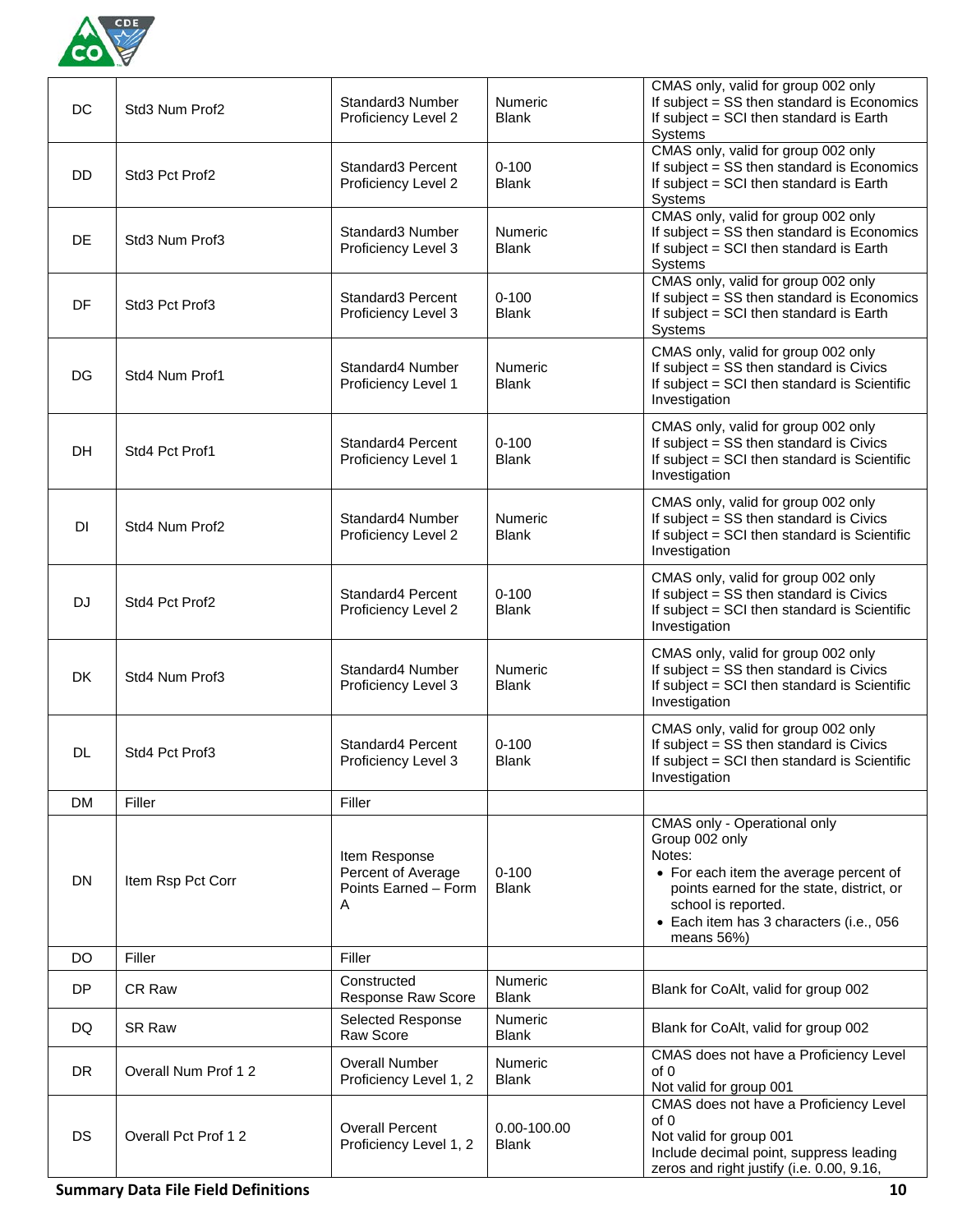

|           |                    |                                      |                                | 98.50)                                                        |
|-----------|--------------------|--------------------------------------|--------------------------------|---------------------------------------------------------------|
| DT        | Pct No Scr         | Percent - No Scores                  | $0 - 100$<br><b>Blank</b>      | Note: Valid for All Groups                                    |
| DU        | <b>Pct Overall</b> | <b>Overall Percent</b><br>Correct    | $0 - 100$<br><b>Blank</b>      | Valid for group 002                                           |
| DV        | Std1 PGC1 Raw      | Standard 1 PGC 1<br><b>Raw Score</b> | Numeric<br><b>Blank</b>        | CMAS only, valid for group 002                                |
| <b>DW</b> | Std1 PGC2 Raw      | Standard 1 PGC 2<br>Raw Score        | <b>Numeric</b><br><b>Blank</b> | CMAS only, valid for group 002                                |
| <b>DX</b> | Std1 PGC3 Raw      | Standard 1 PGC 3<br><b>Raw Score</b> | Numeric<br><b>Blank</b>        | CMAS only, valid for group 002                                |
| DY        | Filler             | Filler                               |                                |                                                               |
| DZ.       | Std2 PGC1 Raw      | Standard 2 PGC 1<br>Raw Score        | Numeric<br><b>Blank</b>        | CMAS only, valid for group 002                                |
| EA        | Std2 PGC2 Raw      | Standard 2 PGC 2<br>Raw Score        | Numeric<br><b>Blank</b>        | CMAS only, valid for group 002                                |
| EВ        | Std2 PGC3 Raw      | Standard 2 PGC 3<br>Raw Score        | <b>Numeric</b><br><b>Blank</b> | CMAS only, valid for group 002                                |
| EC        | Std2 PGC4 Raw      | Standard 2 PGC 4<br>Raw Score        | <b>Numeric</b><br><b>Blank</b> | CMAS only, valid for group 002                                |
| <b>ED</b> | Filler             | Filler                               |                                |                                                               |
| EE.       | Std3 PGC1 Raw      | Standard 3 PGC 1<br><b>Raw Score</b> | <b>Numeric</b><br><b>Blank</b> | CMAS only, valid for group 002                                |
| <b>EF</b> | Std3 PGC2 Raw      | Standard 3 PGC 2<br>Raw Score        | <b>Numeric</b><br><b>Blank</b> | CMAS only, valid for group 002                                |
| EG        | Std3 PGC3 Raw      | Standard 3 PGC 3<br>Raw Score        | Numeric<br><b>Blank</b>        | CMAS only, valid for group 002                                |
| EH        | Filler             | Filler                               |                                |                                                               |
| ΕI        | Std4 PGC1 Raw      | Standard 4 PGC 1<br>Raw Score        | <b>Numeric</b><br><b>Blank</b> | CMAS only, valid for group 002<br>Blank if subject is Science |
| EJ        | Std4 PGC2 Raw      | Standard 4 PGC 2<br>Raw Score        | <b>Numeric</b><br><b>Blank</b> | CMAS only, valid for group 002<br>Blank if subject is Science |
| EK        | Filler             | Filler                               |                                |                                                               |
| EL.       | Std1 GLE1 Raw      | Standard 1 GLE 1<br>Raw Score        | <b>Numeric</b><br><b>Blank</b> | CMAS only, valid for group 002                                |
| EM        | Std1 GLE2 Raw      | Standard 1 GLE 2<br>Raw Score        | <b>Numeric</b><br><b>Blank</b> | CMAS only, valid for group 002                                |
| EN        | Std1 GLE3 Raw      | Standard 1 GLE 3<br>Raw Score        | <b>Numeric</b><br><b>Blank</b> | CMAS only, valid for group 002                                |
| EO        | Std1 GLE4 Raw      | Standard 1 GLE 4<br>Raw Score        | <b>Numeric</b><br><b>Blank</b> | CMAS only, valid for group 002                                |
| EP        | Std1 GLE5 Raw      | Standard 1 GLE 5<br>Raw Score        | <b>Numeric</b><br><b>Blank</b> | CMAS only, valid for group 002                                |
| EQ        | Std1 GLE6 Raw      | Standard 1 GLE 6<br>Raw Score        | <b>Numeric</b><br><b>Blank</b> | CMAS only, valid for group 002                                |
| ER        | Filler             | Filler                               |                                |                                                               |
| ES        | Std2 GLE1 Raw      | Standard 2 GLE 1<br>Raw Score        | <b>Numeric</b><br><b>Blank</b> | CMAS only, valid for group 002                                |
| ET.       | Std2 GLE2 Raw      | Standard 2 GLE 2<br>Raw Score        | Numeric<br><b>Blank</b>        | CMAS only, valid for group 002                                |
| EU        | Std2 GLE3 Raw      | Standard 2 GLE 3<br>Raw Score        | <b>Numeric</b><br><b>Blank</b> | CMAS only, valid for group 002                                |
|           |                    |                                      |                                |                                                               |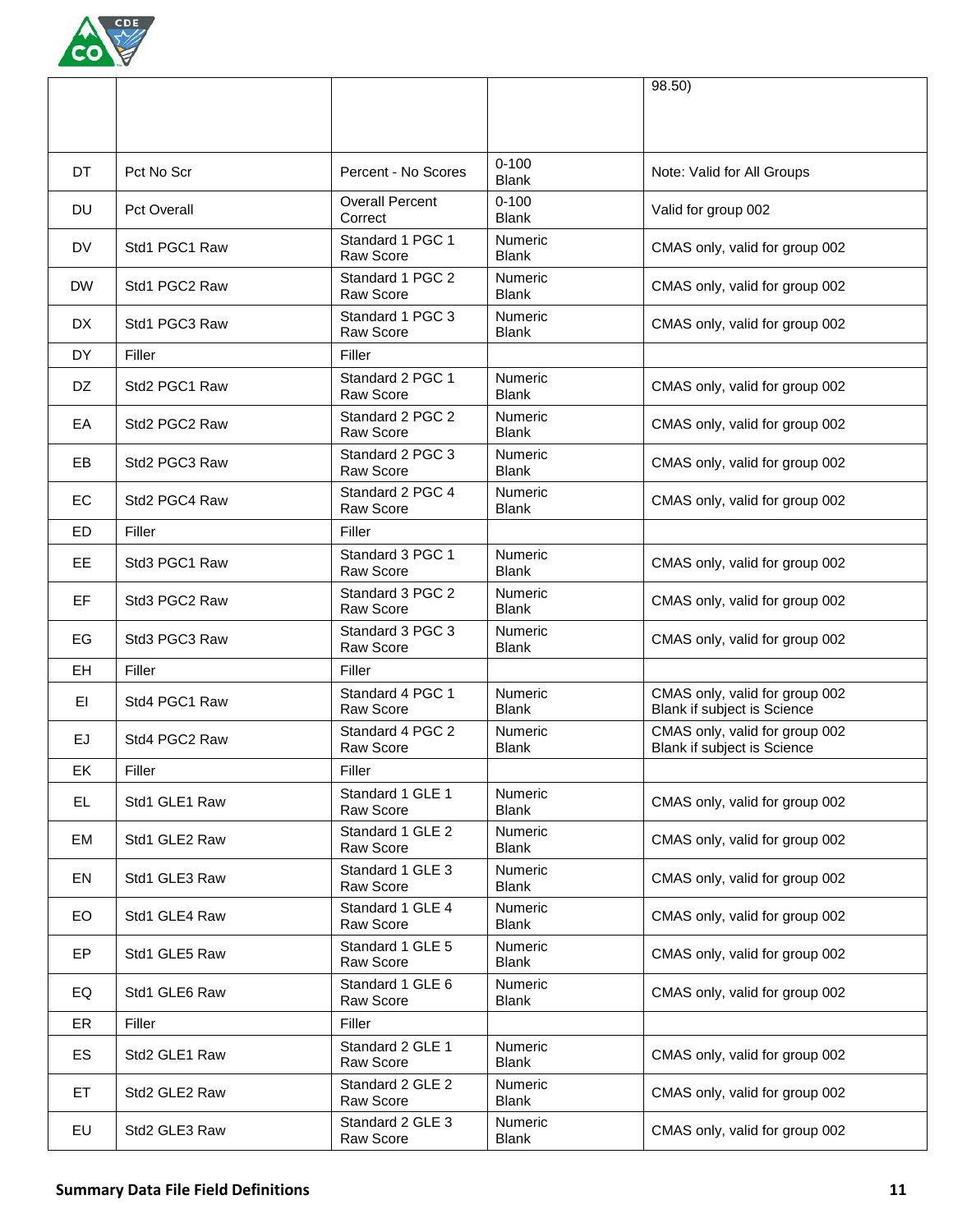

| EV        | Std2 GLE4 Raw  | Standard 2 GLE 4<br><b>Raw Score</b>     | <b>Numeric</b><br><b>Blank</b> | CMAS only, valid for group 002                                       |
|-----------|----------------|------------------------------------------|--------------------------------|----------------------------------------------------------------------|
| EW        | Std2 GLE5 Raw  | Standard 2 GLE 5<br>Raw Score            | <b>Numeric</b><br><b>Blank</b> | CMAS only, valid for group 002                                       |
| EX        | Std2 GLE6 Raw  | Standard 2 GLE 6<br><b>Raw Score</b>     | <b>Numeric</b><br><b>Blank</b> | CMAS only, valid for group 002                                       |
| EY        | Std2 GLE7 Raw  | Standard 2 GLE 7<br><b>Raw Score</b>     | <b>Numeric</b><br><b>Blank</b> | CMAS only, valid for group 002                                       |
| EZ        | Std2 GLE8 Raw  | Standard 2 GLE 8<br>Raw Score            | Numeric<br><b>Blank</b>        | CMAS only, valid for group 002                                       |
| FA        | Std2 GLE9 Raw  | Standard 2 GLE 9<br>Raw Score            | Numeric<br><b>Blank</b>        | CMAS only, valid for group 002                                       |
| <b>FB</b> | Filler         | Filler                                   |                                |                                                                      |
| <b>FC</b> | Std3 GLE1 Raw  | Standard 3 GLE 1<br>Raw Score            | <b>Numeric</b><br><b>Blank</b> | CMAS only, valid for group 002                                       |
| <b>FD</b> | Std3 GLE2 Raw  | Standard 3 GLE 2<br>Raw Score            | <b>Numeric</b><br><b>Blank</b> | CMAS only, valid for group 002                                       |
| FE.       | Std3 GLE3 Raw  | Standard 3 GLE 3<br>Raw Score            | <b>Numeric</b><br><b>Blank</b> | CMAS only, valid for group 002                                       |
| <b>FF</b> | Std3 GLE4 Raw  | Standard 3 GLE 4<br>Raw Score            | <b>Numeric</b><br><b>Blank</b> | CMAS only, valid for group 002                                       |
| FG        | Std3 GLE5 Raw  | Standard 3 GLE 5<br>Raw Score            | <b>Numeric</b><br><b>Blank</b> | CMAS only, valid for group 002                                       |
| FH        | Std3 GLE6 Raw  | Standard 3 GLE 6<br>Raw Score            | <b>Numeric</b><br><b>Blank</b> | CMAS only, valid for group 002                                       |
| FI        | Std3 GLE7 Raw  | Standard 3 GLE 7<br>Raw Score            | <b>Numeric</b><br><b>Blank</b> | CMAS only, valid for group 002                                       |
| FJ        | Filler         | Filler                                   |                                |                                                                      |
| <b>FK</b> | Std4 GLE1 Raw  | Standard 4 GLE 1<br>Raw Score            | Numeric<br><b>Blank</b>        | CMAS only, valid for group 002<br>Blank if subject is Science        |
| FL.       | Std4 GLE2 Raw  | Standard 4 GLE 2<br>Raw Score            | <b>Numeric</b><br><b>Blank</b> | CMAS only, valid for group 002<br><b>Blank if subject is Science</b> |
| FM        | Std4 GLE3 Raw  | Standard 4 GLE 3<br>Raw Score            | Numeric<br><b>Blank</b>        | CMAS only, valid for group 002<br>Blank if subject is Science        |
| <b>FN</b> | Filler         | Filler                                   |                                |                                                                      |
| <b>FO</b> | Std1 G1EOa Raw | Standard 1 GLE 1<br>EOa Raw Score        | Numeric<br><b>Blank</b>        | CMAS only, valid for group 002                                       |
| FP        | Std1 G1EOb Raw | Standard 1 GLE 1<br>EOb Raw Score        | <b>Numeric</b><br><b>Blank</b> | CMAS only, valid for group 002                                       |
| FQ        | Std1 G1EOc Raw | Standard 1 GLE 1<br><b>EOc Raw Score</b> | <b>Numeric</b><br><b>Blank</b> | CMAS only, valid for group 002                                       |
| <b>FR</b> | Std1 G1EOd Raw | Standard 1 GLE 1<br><b>EOd Raw Score</b> | <b>Numeric</b><br><b>Blank</b> | CMAS only, valid for group 002                                       |
| <b>FS</b> | Std1 G1EOe Raw | Standard 1 GLE 1<br>EOe Raw Score        | Numeric<br><b>Blank</b>        | CMAS only, valid for group 002                                       |
| <b>FT</b> | Filler         | Filler                                   |                                |                                                                      |
| <b>FU</b> | Std1 G2EOa Raw | Standard 1 GLE 2<br>EOa Raw Score        | <b>Numeric</b><br><b>Blank</b> | CMAS only, valid for group 002                                       |
| <b>FV</b> | Std1 G2EOb Raw | Standard 1 GLE 2<br><b>EOb Raw Score</b> | <b>Numeric</b><br><b>Blank</b> | CMAS only, valid for group 002                                       |
| <b>FW</b> | Std1 G2EOc Raw | Standard 1 GLE 2<br><b>EOc Raw Score</b> | <b>Numeric</b><br><b>Blank</b> | CMAS only, valid for group 002                                       |
| FX        | Std1 G2EOd Raw | Standard 1 GLE 2<br><b>EOd Raw Score</b> | <b>Numeric</b><br><b>Blank</b> | CMAS only, valid for group 002                                       |
| FY.       | Std1 G2EOe Raw | Standard 1 GLE 2<br>EOe Raw Score        | Numeric<br><b>Blank</b>        | CMAS only, valid for group 002                                       |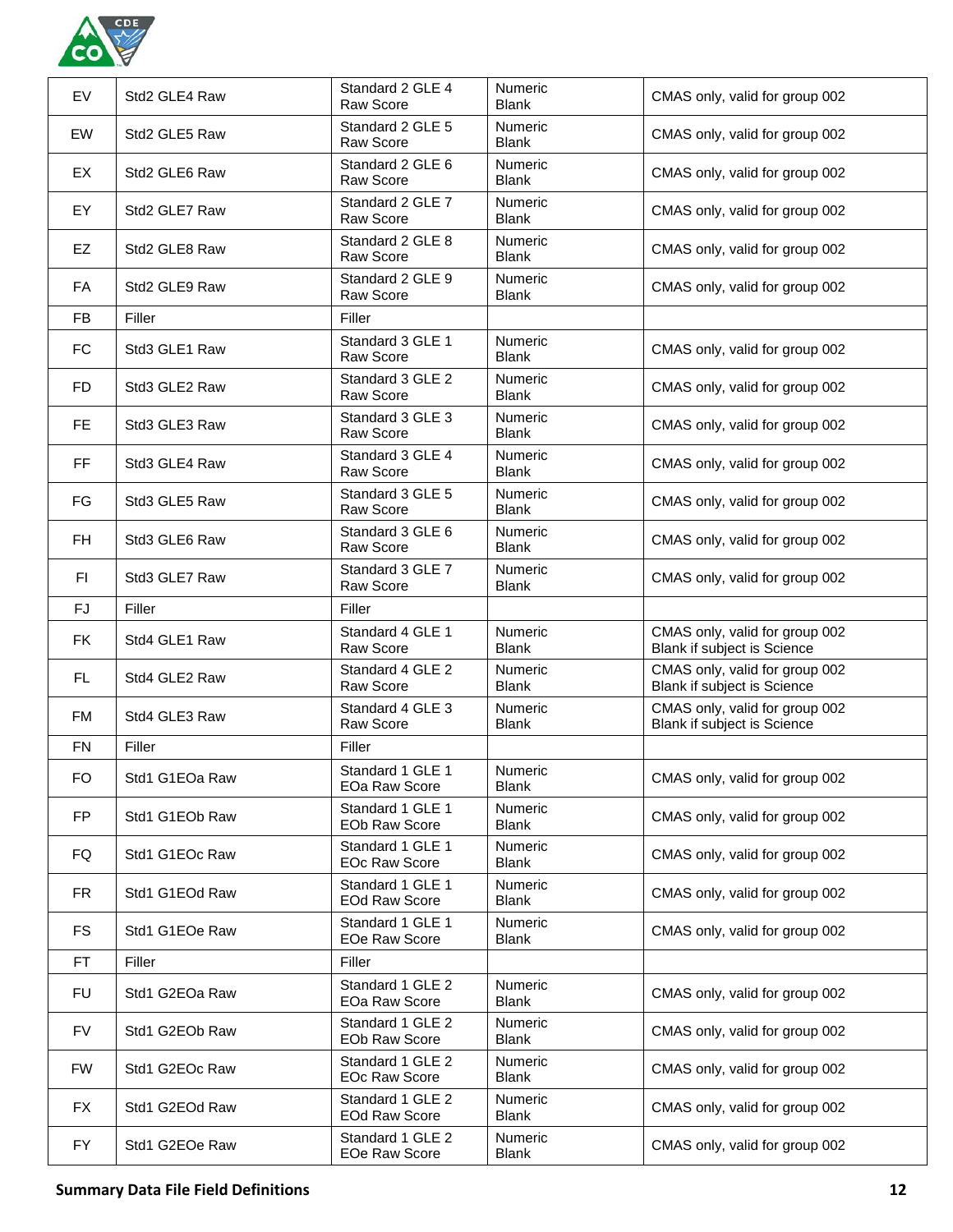

| FZ.       | Std1 G2EOf Raw | Standard 1 GLE 2<br><b>EOf Raw Score</b> | Numeric<br><b>Blank</b>        | CMAS only, valid for group 002 |
|-----------|----------------|------------------------------------------|--------------------------------|--------------------------------|
| GA        | Std1 G2EOg Raw | Standard 1 GLE 2<br>EOg Raw Score        | Numeric<br><b>Blank</b>        | CMAS only, valid for group 002 |
| GB        | Std1 G2EOh Raw | Standard 1 GLE 2<br><b>EOh Raw Score</b> | Numeric<br><b>Blank</b>        | CMAS only, valid for group 002 |
| GC        | Filler         | Filler                                   |                                |                                |
| GD        | Std1 G3EOa Raw | Standard 1 GLE 3<br><b>EOa Raw Score</b> | Numeric<br><b>Blank</b>        | CMAS only, valid for group 002 |
| <b>GE</b> | Std1 G3EOb Raw | Standard 1 GLE 3<br><b>EOb Raw Score</b> | <b>Numeric</b><br>Blank        | CMAS only, valid for group 002 |
| GF        | Std1 G3EOc Raw | Standard 1 GLE 3<br><b>EOc Raw Score</b> | Numeric<br><b>Blank</b>        | CMAS only, valid for group 002 |
| GG        | Std1 G3EOd Raw | Standard 1 GLE 3<br><b>EOd Raw Score</b> | Numeric<br><b>Blank</b>        | CMAS only, valid for group 002 |
| GH        | Std1 G3EOe Raw | Standard 1 GLE 3<br><b>EOe Raw Score</b> | <b>Numeric</b><br><b>Blank</b> | CMAS only, valid for group 002 |
| GI        | Std1 G3EOf Raw | Standard 1 GLE 3<br><b>EOf Raw Score</b> | Numeric<br><b>Blank</b>        | CMAS only, valid for group 002 |
| GJ        | Filler         | Filler                                   |                                |                                |
| GK        | Std1 G4EOa Raw | Standard 1 GLE 4<br><b>EOa Raw Score</b> | <b>Numeric</b><br><b>Blank</b> | CMAS only, valid for group 002 |
| GL        | Std1 G4EOb Raw | Standard 1 GLE 4<br><b>EOb Raw Score</b> | <b>Numeric</b><br><b>Blank</b> | CMAS only, valid for group 002 |
| <b>GM</b> | Std1 G4EOc Raw | Standard 1 GLE 4<br><b>EOc Raw Score</b> | Numeric<br><b>Blank</b>        | CMAS only, valid for group 002 |
| GN        | Std1 G4EOd Raw | Standard 1 GLE 4<br><b>EOd Raw Score</b> | Numeric<br><b>Blank</b>        | CMAS only, valid for group 002 |
| GO        | Std1 G4EOe Raw | Standard 1 GLE 4<br><b>EOe Raw Score</b> | <b>Numeric</b><br><b>Blank</b> |                                |
| GP        | Filler         | Filler                                   |                                |                                |
| GQ        | Std1 G5EOa Raw | Standard 1 GLE 5<br>EOa Raw Score        | <b>Numeric</b><br><b>Blank</b> | CMAS only, valid for group 002 |
| <b>GR</b> | Std1 G5EOb Raw | Standard 1 GLE 5<br><b>EOb Raw Score</b> | Numeric<br><b>Blank</b>        | CMAS only, valid for group 002 |
| <b>GS</b> | Std1 G5EOc Raw | Standard 1 GLE 5<br><b>EOc Raw Score</b> | Numeric<br><b>Blank</b>        | CMAS only, valid for group 002 |
| GT        | Std1 G5EOd Raw | Standard 1 GLE 5<br><b>EOd Raw Score</b> | Numeric<br><b>Blank</b>        | CMAS only, valid for group 002 |
| GU        | Filler         | Filler                                   |                                |                                |
| GV        | Std1 G6EOa Raw | Standard 1 GLE 6<br>EOa Raw Score        | <b>Numeric</b><br><b>Blank</b> | CMAS only, valid for group 002 |
| <b>GW</b> | Std1 G6EOb Raw | Standard 1 GLE 6<br>EOb Raw Score        | <b>Numeric</b><br><b>Blank</b> | CMAS only, valid for group 002 |
| GX        | Std1 G6EOc Raw | Standard 1 GLE 6<br><b>EOc Raw Score</b> | <b>Numeric</b><br><b>Blank</b> | CMAS only, valid for group 002 |
| GY        | Std1 G6EOd Raw | Standard 1 GLE 6<br><b>EOd Raw Score</b> | <b>Numeric</b><br><b>Blank</b> | CMAS only, valid for group 002 |
| GZ        | Std1 G6EOe Raw | Standard 1 GLE 6<br>EOe Raw Score        | <b>Numeric</b><br><b>Blank</b> | CMAS only, valid for group 002 |
| <b>HA</b> | Filler         | Filler                                   |                                |                                |
| HB        | Std2 G1EOa Raw | Standard 2 GLE 1<br>EOa Raw Score        | Numeric<br><b>Blank</b>        | CMAS only, valid for group 002 |
| HC        | Std2 G1EOb Raw | Standard 2 GLE 1<br>EOb Raw Score        | <b>Numeric</b><br><b>Blank</b> | CMAS only, valid for group 002 |
|           |                |                                          |                                |                                |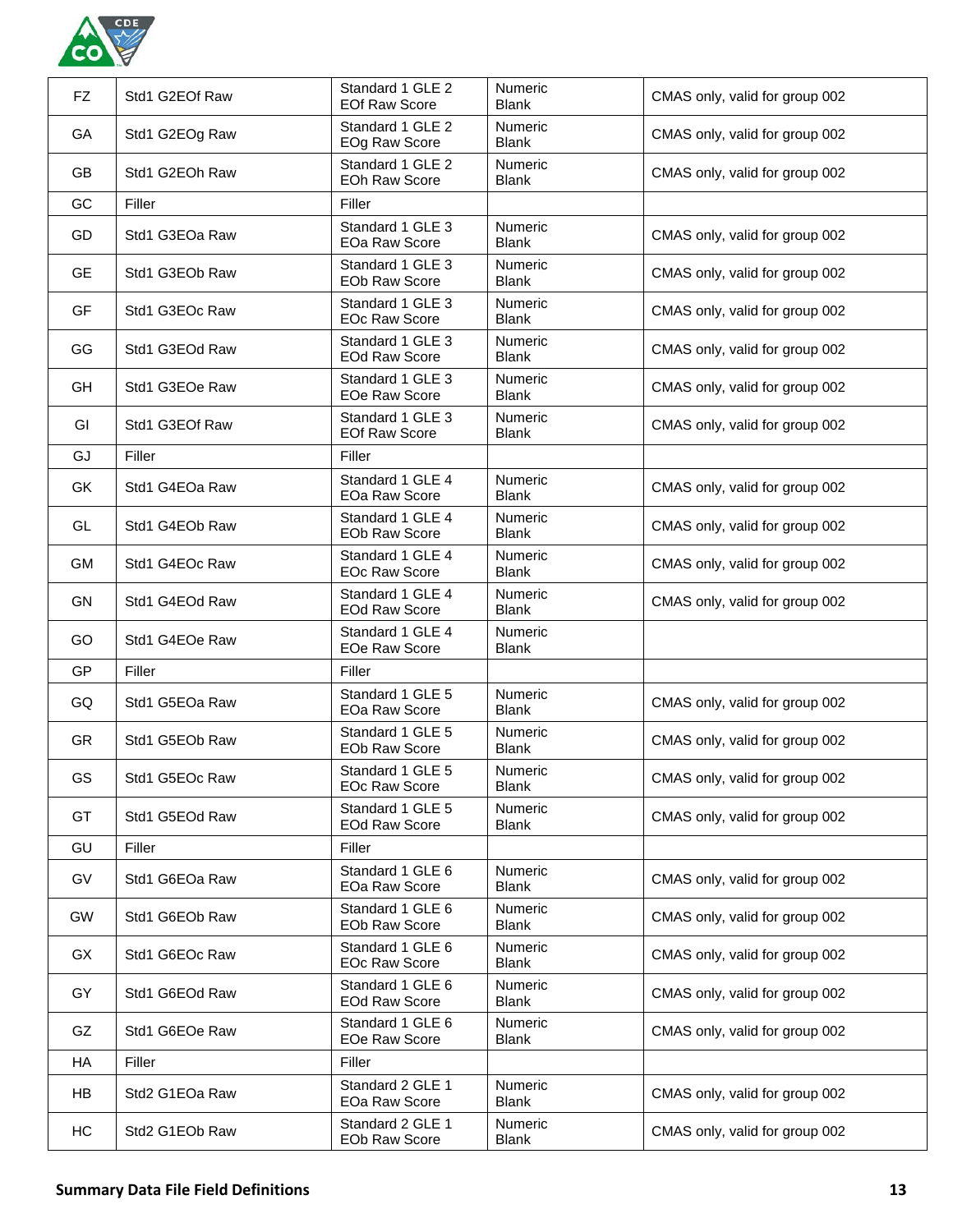

| HD              | Std2 G1EOc Raw | Standard 2 GLE 1<br><b>EOc Raw Score</b> | <b>Numeric</b><br><b>Blank</b> | CMAS only, valid for group 002 |
|-----------------|----------------|------------------------------------------|--------------------------------|--------------------------------|
| <b>HE</b>       | Std2 G1EOd Raw | Standard 2 GLE 1<br><b>EOd Raw Score</b> | <b>Numeric</b><br><b>Blank</b> | CMAS only, valid for group 002 |
| <b>HF</b>       | Std2 G1EOe Raw | Standard 2 GLE 1<br>EOe Raw Score        | <b>Numeric</b><br><b>Blank</b> | CMAS only, valid for group 002 |
| HG              | Std2 G1EOf Raw | Standard 2 GLE 1<br><b>EOf Raw Score</b> | <b>Numeric</b><br><b>Blank</b> | CMAS only, valid for group 002 |
| HH              | Std2 G1EOg Raw | Standard 2 GLE 1<br>EOg Raw Score        | <b>Numeric</b><br><b>Blank</b> | CMAS only, valid for group 002 |
| H <sub>II</sub> | Filler         | Filler                                   |                                |                                |
| HJ              | Std2 G2EOa Raw | Standard 2 GLE 2<br>EOa Raw Score        | Numeric<br><b>Blank</b>        | CMAS only, valid for group 002 |
| HK              | Std2 G2EOb Raw | Standard 2 GLE 2<br>EOb Raw Score        | <b>Numeric</b><br><b>Blank</b> | CMAS only, valid for group 002 |
| HL              | Std2 G2EOc Raw | Standard 2 GLE 2<br><b>EOc Raw Score</b> | <b>Numeric</b><br><b>Blank</b> | CMAS only, valid for group 002 |
| HМ              | Std2 G2EOd Raw | Standard 2 GLE 2<br><b>EOd Raw Score</b> | <b>Numeric</b><br><b>Blank</b> | CMAS only, valid for group 002 |
| HN              | Std2 G2EOe Raw | Standard 2 GLE 2<br><b>EOe Raw Score</b> | <b>Numeric</b><br><b>Blank</b> | CMAS only, valid for group 002 |
| HO              | Std2 G2EOf Raw | Standard 2 GLE 2<br><b>EOf Raw Score</b> | <b>Numeric</b><br><b>Blank</b> | CMAS only, valid for group 002 |
| <b>HP</b>       | Filler         | Filler                                   |                                |                                |
| HQ              | Std2 G3EOa Raw | Standard 2 GLE 3<br>EOa Raw Score        | <b>Numeric</b><br><b>Blank</b> | CMAS only, valid for group 002 |
| <b>HR</b>       | Std2 G3EOb Raw | Standard 2 GLE 3<br><b>EOb Raw Score</b> | <b>Numeric</b><br><b>Blank</b> | CMAS only, valid for group 002 |
| <b>HS</b>       | Std2 G3EOc Raw | Standard 2 GLE 3<br><b>EOc Raw Score</b> | <b>Numeric</b><br><b>Blank</b> | CMAS only, valid for group 002 |
| HT              | Std2 G3EOd Raw | Standard 2 GLE 3<br><b>EOd Raw Score</b> | <b>Numeric</b><br><b>Blank</b> | CMAS only, valid for group 002 |
| HU              | Std2 G3EOe Raw | Standard 2 GLE 3<br><b>EOe Raw Score</b> | <b>Numeric</b><br><b>Blank</b> | CMAS only, valid for group 002 |
| HV              | Std2 G3EOf Raw | Standard 2 GLE 3<br><b>EOf Raw Score</b> | <b>Numeric</b><br><b>Blank</b> | CMAS only, valid for group 002 |
| <b>HW</b>       | Filler         | Filler                                   |                                |                                |
| <b>HX</b>       | Std2 G4EOa Raw | Standard 2 GLE 4<br>EOa Raw Score        | <b>Numeric</b><br><b>Blank</b> | CMAS only, valid for group 002 |
| HY              | Std2 G4EOb Raw | Standard 2 GLE 4<br>EOb Raw Score        | <b>Numeric</b><br><b>Blank</b> | CMAS only, valid for group 002 |
| HZ              | Std2 G4EOc Raw | Standard 2 GLE 4<br><b>EOc Raw Score</b> | <b>Numeric</b><br><b>Blank</b> | CMAS only, valid for group 002 |
| IA              | Filler         | Filler                                   |                                |                                |
| IB              | Std2 G5EOa Raw | Standard 2 GLE 5<br>EOa Raw Score        | <b>Numeric</b><br><b>Blank</b> | CMAS only, valid for group 002 |
| IC              | Std2 G5EOb Raw | Standard 2 GLE 5<br>EOb Raw Score        | <b>Numeric</b><br><b>Blank</b> | CMAS only, valid for group 002 |
| ID              | Std2 G5EOc Raw | Standard 2 GLE 5<br><b>EOc Raw Score</b> | <b>Numeric</b><br><b>Blank</b> | CMAS only, valid for group 002 |
| IE              | Std2 G5EOd Raw | Standard 2 GLE 5<br><b>EOd Raw Score</b> | <b>Numeric</b><br><b>Blank</b> | CMAS only, valid for group 002 |
| IF              | Std2 G5EOe Raw | Standard 2 GLE 5<br>EOe Raw Score        | <b>Numeric</b><br><b>Blank</b> | CMAS only, valid for group 002 |
| IG              | Filler         | Filler                                   |                                |                                |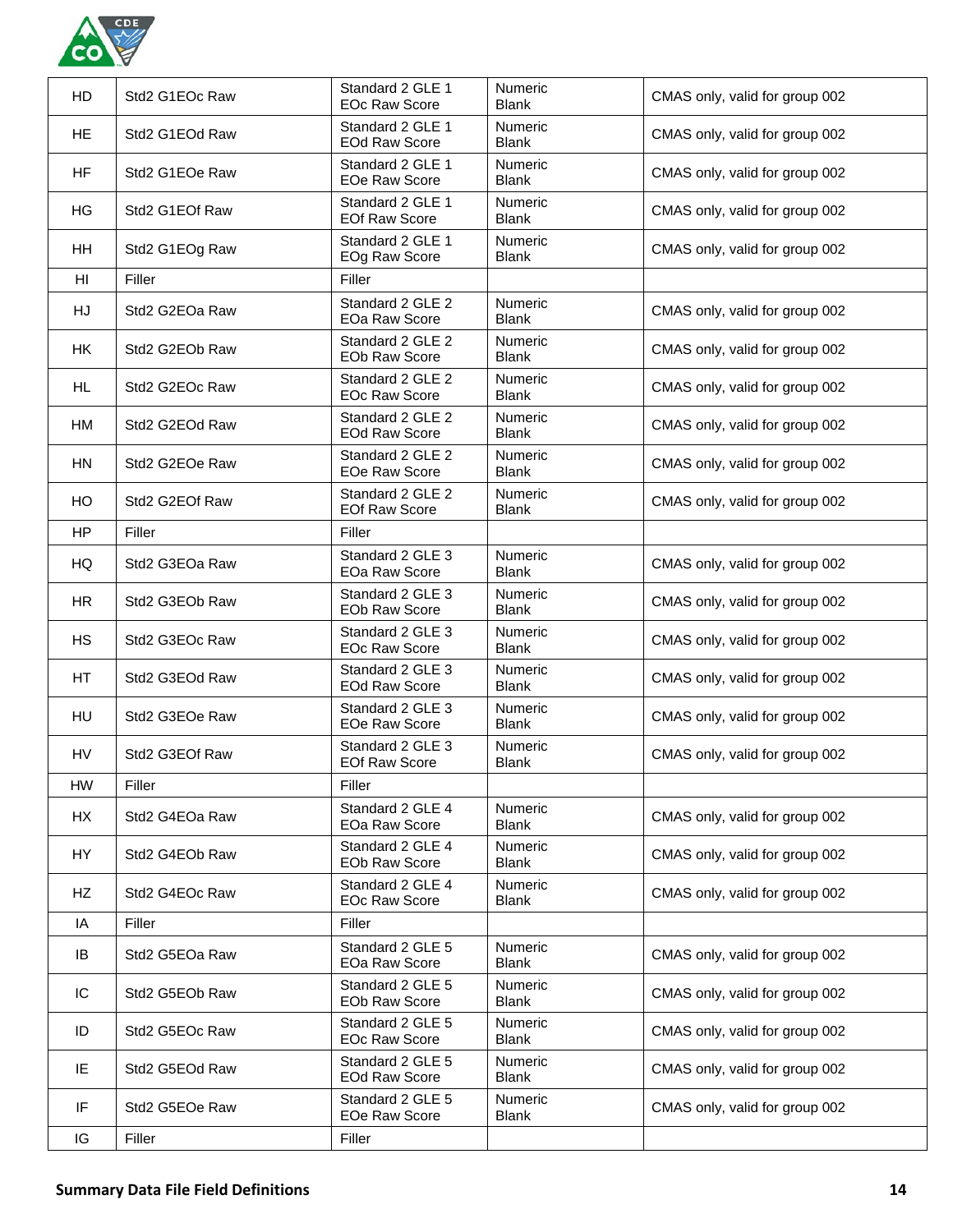

| IH.          | Std2 G6EOa Raw | Standard 2 GLE 6<br>EOa Raw Score        | Numeric<br><b>Blank</b>        | CMAS only, valid for group 002 |
|--------------|----------------|------------------------------------------|--------------------------------|--------------------------------|
| $\mathbf{H}$ | Std2 G6EOb Raw | Standard 2 GLE 6<br><b>EOb Raw Score</b> | <b>Numeric</b><br><b>Blank</b> | CMAS only, valid for group 002 |
| IJ           | Std2 G6EOc Raw | Standard 2 GLE 6<br><b>EOc Raw Score</b> | <b>Numeric</b><br><b>Blank</b> | CMAS only, valid for group 002 |
| IK           | Std2 G6EOd Raw | Standard 2 GLE 6<br><b>EOd Raw Score</b> | <b>Numeric</b><br><b>Blank</b> | CMAS only, valid for group 002 |
| IL           | Filler         | Filler                                   |                                |                                |
| IM           | Std2 G7EOa Raw | Standard 2 GLE 7<br>EOa Raw Score        | <b>Numeric</b><br><b>Blank</b> | CMAS only, valid for group 002 |
| IN           | Std2 G7EOb Raw | Standard 2 GLE 7<br>EOb Raw Score        | <b>Numeric</b><br><b>Blank</b> | CMAS only, valid for group 002 |
| Ю            | Std2 G7EOc Raw | Standard 2 GLE 7<br><b>EOc Raw Score</b> | <b>Numeric</b><br><b>Blank</b> | CMAS only, valid for group 002 |
| IP           | Std2 G7EOd Raw | Standard 2 GLE 7<br><b>EOd Raw Score</b> | <b>Numeric</b><br><b>Blank</b> | CMAS only, valid for group 002 |
| IQ           | Std2 G7EOe Raw | Standard 2 GLE 7<br>EOe Raw Score        | <b>Numeric</b><br><b>Blank</b> | CMAS only, valid for group 002 |
| IR.          | Filler         | Filler                                   |                                |                                |
| IS           | Std2 G8EOa Raw | Standard 2 GLE 8<br>EOa Raw Score        | Numeric<br><b>Blank</b>        | CMAS only, valid for group 002 |
| IT           | Std2 G8EOb Raw | Standard 2 GLE 8<br><b>EOb Raw Score</b> | <b>Numeric</b><br><b>Blank</b> | CMAS only, valid for group 002 |
| IU           | Std2 G8EOc Raw | Standard 2 GLE 8<br><b>EOc Raw Score</b> | <b>Numeric</b><br><b>Blank</b> | CMAS only, valid for group 002 |
| IV           | Std2 G8EOd Raw | Standard 2 GLE 8<br><b>EOd Raw Score</b> | <b>Numeric</b><br><b>Blank</b> | CMAS only, valid for group 002 |
| IW           | Filler         | Filler                                   |                                |                                |
| IX           | Std2 G9EOa Raw | Standard 2 GLE 9<br>EOa Raw Score        | <b>Numeric</b><br><b>Blank</b> | CMAS only, valid for group 002 |
| IY           | Std2 G9EOb Raw | Standard 2 GLE 9                         | <b>Numeric</b>                 | CMAS only, valid for group 002 |
|              |                | EOb Raw Score                            | <b>Blank</b>                   |                                |
| IZ           | Std2 G9EOc Raw | Standard 2 GLE 9<br><b>EOc Raw Score</b> | <b>Numeric</b><br><b>Blank</b> | CMAS only, valid for group 002 |
| JA           | Std2 G9EOd Raw | Standard 2 GLE 9<br><b>EOd Raw Score</b> | <b>Numeric</b><br><b>Blank</b> | CMAS only, valid for group 002 |
| JB           | Std2 G9EOe Raw | Standard 2 GLE 9<br>EOe Raw Score        | <b>Numeric</b><br><b>Blank</b> | CMAS only, valid for group 002 |
| JC           | Filler         | Filler                                   |                                |                                |
| JD           | Std3 G1EOa Raw | Standard 3 GLE 1<br>EOa Raw Score        | <b>Numeric</b><br><b>Blank</b> | CMAS only, valid for group 002 |
| JE.          | Std3 G1EOb Raw | Standard 3 GLE 1<br><b>EOb Raw Score</b> | <b>Numeric</b><br><b>Blank</b> | CMAS only, valid for group 002 |
| JF           | Std3 G1EOc Raw | Standard 3 GLE 1<br>EOc Raw Score        | <b>Numeric</b><br><b>Blank</b> | CMAS only, valid for group 002 |
| JG           | Std3 G1EOd Raw | Standard 3 GLE 1<br><b>EOd Raw Score</b> | <b>Numeric</b><br><b>Blank</b> | CMAS only, valid for group 002 |
| JH           | Std3 G1EOe Raw | Standard 3 GLE 1<br>EOe Raw Score        | <b>Numeric</b><br><b>Blank</b> | CMAS only, valid for group 002 |
| JI           | Std3 G1EOf Raw | Standard 3 GLE 1<br><b>EOf Raw Score</b> | <b>Numeric</b><br><b>Blank</b> | CMAS only, valid for group 002 |
| JJ           | Filler         | Filler                                   |                                |                                |
| JK           | Std3 G2EOa Raw | Standard 3 GLE 2<br>EOa Raw Score        | Numeric<br><b>Blank</b>        | CMAS only, valid for group 002 |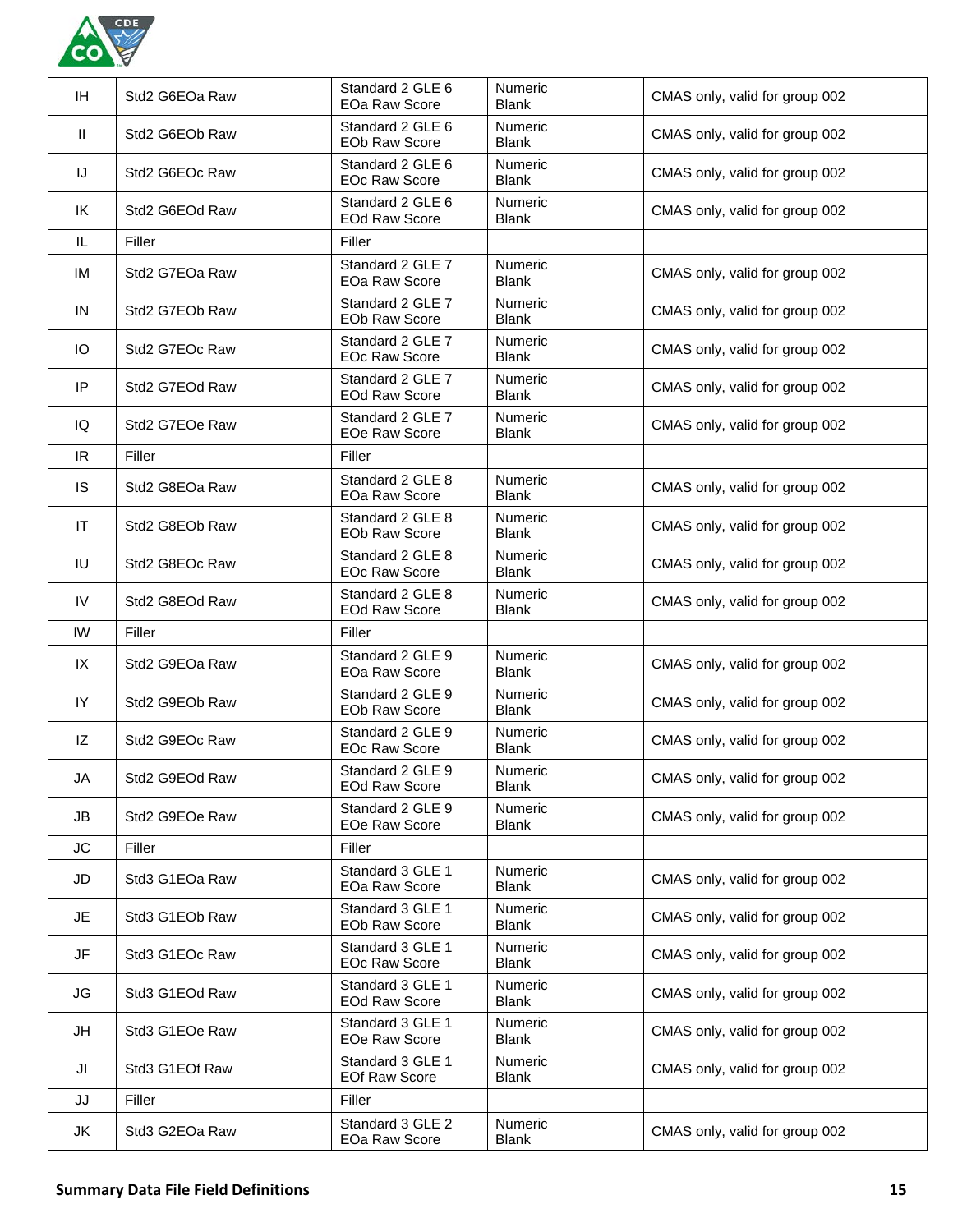

|           |                | <b>EOb Raw Score</b>                     | <b>Blank</b>                   | CMAS only, valid for group 002 |
|-----------|----------------|------------------------------------------|--------------------------------|--------------------------------|
| JM        | Std3 G2EOc Raw | Standard 3 GLE 2<br><b>EOc Raw Score</b> | Numeric<br><b>Blank</b>        | CMAS only, valid for group 002 |
| JN        | Std3 G2EOd Raw | Standard 3 GLE 2<br><b>EOd Raw Score</b> | Numeric<br><b>Blank</b>        | CMAS only, valid for group 002 |
| <b>JO</b> | Std3 G2EOe Raw | Standard 3 GLE 2<br><b>EOe Raw Score</b> | <b>Numeric</b><br><b>Blank</b> | CMAS only, valid for group 002 |
| <b>JP</b> | Std3 G2EOf Raw | Standard 3 GLE 2<br><b>EOf Raw Score</b> | Numeric<br><b>Blank</b>        | CMAS only, valid for group 002 |
| JQ        | Std3 G2EOg Raw | Standard 3 GLE 2<br>EOg Raw Score        | <b>Numeric</b><br><b>Blank</b> | CMAS only, valid for group 002 |
| JR        | Std3 G2EOh Raw | Standard 3 GLE 2<br><b>EOh Raw Score</b> | Numeric<br><b>Blank</b>        | CMAS only, valid for group 002 |
| <b>JS</b> | Filler         | Filler                                   |                                |                                |
| JT        | Std3 G3EOa Raw | Standard 3 GLE 3<br>EOa Raw Score        | Numeric<br><b>Blank</b>        | CMAS only, valid for group 002 |
| JU        | Std3 G3EOb Raw | Standard 3 GLE 3<br><b>EOb Raw Score</b> | Numeric<br><b>Blank</b>        | CMAS only, valid for group 002 |
| JV        | Std3 G3EOc Raw | Standard 3 GLE 3<br><b>EOc Raw Score</b> | <b>Numeric</b><br><b>Blank</b> | CMAS only, valid for group 002 |
| JW        | Std3 G3EOd Raw | Standard 3 GLE 3<br><b>EOd Raw Score</b> | <b>Numeric</b><br><b>Blank</b> | CMAS only, valid for group 002 |
| JX        | Std3 G3EOe Raw | Standard 3 GLE 3<br><b>EOe Raw Score</b> | Numeric<br><b>Blank</b>        | CMAS only, valid for group 002 |
| JY        | Std3 G3EOf Raw | Standard 3 GLE 3<br><b>EOf Raw Score</b> | Numeric<br><b>Blank</b>        | CMAS only, valid for group 002 |
| JZ        | Filler         | Filler                                   |                                |                                |
| KA        | Std3 G4EOa Raw | Standard 3 GLE 4<br>EOa Raw Score        | <b>Numeric</b><br><b>Blank</b> | CMAS only, valid for group 002 |
| <b>KB</b> | Std3 G4EOb Raw | Standard 3 GLE 4<br><b>EOb Raw Score</b> | Numeric<br><b>Blank</b>        | CMAS only, valid for group 002 |
| KC        | Std3 G4EOc Raw | Standard 3 GLE 4<br><b>EOc Raw Score</b> | Numeric<br><b>Blank</b>        | CMAS only, valid for group 002 |
| KD        | Std3 G4EOd Raw | Standard 3 GLE 4<br><b>EOd Raw Score</b> | Numeric<br><b>Blank</b>        | CMAS only, valid for group 002 |
| KE        | Std3 G4EOe Raw | Standard 3 GLE 4<br><b>EOe Raw Score</b> | Numeric<br><b>Blank</b>        | CMAS only, valid for group 002 |
| KF        | Std3 G4EOf Raw | Standard 3 GLE 4<br><b>EOf Raw Score</b> | <b>Numeric</b><br><b>Blank</b> | CMAS only, valid for group 002 |
| KG        | Filler         | Filler                                   |                                |                                |
| <b>KH</b> | Std3 G5EOa Raw | Standard 3 GLE 5<br>EOa Raw Score        | Numeric<br><b>Blank</b>        | CMAS only, valid for group 002 |
| KI        | Std3 G5EOb Raw | Standard 3 GLE 5<br><b>EOb Raw Score</b> | <b>Numeric</b><br><b>Blank</b> | CMAS only, valid for group 002 |
| KJ        | Std3 G5EOc Raw | Standard 3 GLE 5<br><b>EOc Raw Score</b> | Numeric<br><b>Blank</b>        | CMAS only, valid for group 002 |
| KK        | Std3 G5EOd Raw | Standard 3 GLE 5<br><b>EOd Raw Score</b> | Numeric<br><b>Blank</b>        | CMAS only, valid for group 002 |
| KL        | Filler         | Filler                                   |                                |                                |
| ΚM        | Std3 G6EOa Raw | Standard 3 GLE 6<br>EOa Raw Score        | <b>Numeric</b><br><b>Blank</b> | CMAS only, valid for group 002 |
| KN        | Std3 G6EOb Raw | Standard 3 GLE 6<br>EOb Raw Score        | Numeric<br><b>Blank</b>        | CMAS only, valid for group 002 |
| KO        | Std3 G6EOc Raw | Standard 3 GLE 6<br><b>EOc Raw Score</b> | <b>Numeric</b><br><b>Blank</b> | CMAS only, valid for group 002 |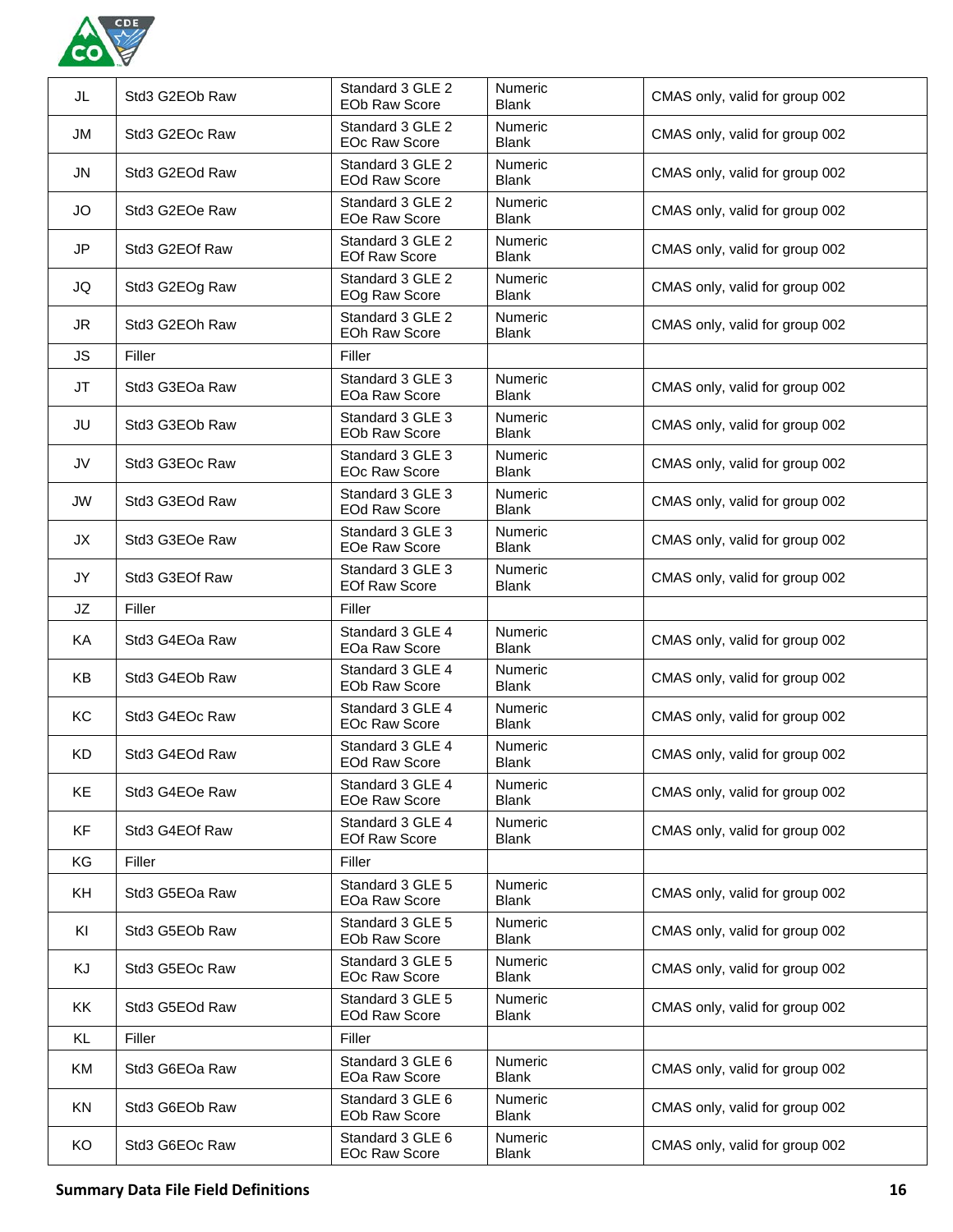

| <b>KP</b> | Std3 G6EOd Raw      | Standard 3 GLE 6<br><b>EOd Raw Score</b>       | Numeric<br><b>Blank</b>        | CMAS only, valid for group 002                                       |
|-----------|---------------------|------------------------------------------------|--------------------------------|----------------------------------------------------------------------|
| KQ        | Filler              | Filler                                         |                                |                                                                      |
| <b>KR</b> | Std3 G7EOa Raw      | Standard 3 GLE 7<br>EOa Raw Score              | <b>Numeric</b><br><b>Blank</b> | CMAS only, valid for group 002                                       |
| KS        | Std3 G7EOb Raw      | Standard 3 GLE 7<br><b>EOb Raw Score</b>       | Numeric<br><b>Blank</b>        | CMAS only, valid for group 002                                       |
| KT        | Std3 G7EOc Raw      | Standard 3 GLE 7<br><b>EOc Raw Score</b>       | <b>Numeric</b><br><b>Blank</b> | CMAS only, valid for group 002                                       |
| KU        | Filler              | Filler                                         |                                |                                                                      |
| KV        | Std4 G1EOa Raw      | Standard 4 GLE 1<br>EOa Raw Score              | Numeric<br><b>Blank</b>        | CMAS only, valid for group 002<br>Blank if subject is Science        |
| <b>KW</b> | Std4 G1EOb Raw      | Standard 4 GLE 1<br><b>EOb Raw Score</b>       | <b>Numeric</b><br><b>Blank</b> | CMAS only, valid for group 002<br><b>Blank if subject is Science</b> |
| KX        | Std4 G1EOc Raw      | Standard 4 GLE 1<br><b>EOc Raw Score</b>       | <b>Numeric</b><br><b>Blank</b> | CMAS only, valid for group 002<br>Blank if subject is Science        |
| KY.       | Std4 G1EOd Raw      | Standard 4 GLE 1<br><b>EOd Raw Score</b>       | <b>Numeric</b><br><b>Blank</b> | CMAS only, valid for group 002<br>Blank if subject is Science        |
| KZ        | Std4 G1EOe Raw      | Standard 4 GLE 1<br>EOe Raw Score              | <b>Numeric</b><br>Blank        | CMAS only, valid for group 002<br>Blank if subject is Science        |
| LA        | Filler              | Filler                                         |                                |                                                                      |
| LB        | Std4 G2EOa Raw      | Standard 4 GLE 2<br>EOa Raw Score              | Numeric<br><b>Blank</b>        | CMAS only, valid for group 002<br><b>Blank if subject is Science</b> |
| LC        | Std4 G2EOb Raw      | Standard 4 GLE 2<br><b>EOb Raw Score</b>       | <b>Numeric</b><br><b>Blank</b> | CMAS only, valid for group 002<br>Blank if subject is Science        |
| LD.       | Std4 G2EOc Raw      | Standard 4 GLE 2<br><b>EOc Raw Score</b>       | Numeric<br><b>Blank</b>        | CMAS only, valid for group 002<br>Blank if subject is Science        |
| LE        | Std4 G2EOd Raw      | Standard 4 GLE 2<br><b>EOd Raw Score</b>       | <b>Numeric</b><br><b>Blank</b> | CMAS only, valid for group 002<br>Blank if subject is Science        |
| LF.       | Std4 G2EOe Raw      | Standard 4 GLE 2<br>EOe Raw Score              | <b>Numeric</b><br><b>Blank</b> | CMAS only, valid for group 002<br>Blank if subject is Science        |
| LG        | Std4 G2EOf Raw      | Standard 4 GLE 2<br><b>EOf Raw Score</b>       | <b>Numeric</b><br><b>Blank</b> | CMAS only, valid for group 002<br>Blank if subject is Science        |
| LH        | Filler              | Filler                                         |                                |                                                                      |
| П         | Std4 G3EOa Raw      | Standard 4 GLE 3<br>EOa Raw Score              | <b>Numeric</b><br>Blank        | CMAS only, valid for group 002<br>Blank if subject is Science        |
| LJ        | Std4 G3EOb Raw      | Standard 4 GLE 3<br><b>EOb Raw Score</b>       | Numeric<br><b>Blank</b>        | CMAS only, valid for group 002<br>Blank if subject is Science        |
| LK        | Std4 G3EOc Raw      | Standard 4 GLE 3<br><b>EOc Raw Score</b>       | Numeric<br><b>Blank</b>        | CMAS only, valid for group 002<br>Blank if subject is Science        |
| LL.       | Std4 G3EOd Raw      | Standard 4 GLE 3<br><b>EOd Raw Score</b>       | <b>Numeric</b><br><b>Blank</b> | CMAS only, valid for group 002<br>Blank if subject is Science        |
| LM        | Std4 G3EOe Raw      | Standard 4 GLE 3<br><b>EOe Raw Score</b>       | <b>Numeric</b><br><b>Blank</b> | CMAS only, valid for group 002<br>Blank if subject is Science        |
| <b>LN</b> | Filler              | Filler                                         |                                |                                                                      |
| LO        | Std1 G1EOa Pct Corr | Standard 1 GLE 1<br><b>EOa Percent Correct</b> | $0 - 100$<br><b>Blank</b>      | CMAS only, valid for group 002                                       |
| LP        | Std1 G1EOb Pct Corr | Standard 1 GLE 1<br><b>EOb Percent Correct</b> | $0 - 100$<br><b>Blank</b>      | CMAS only, valid for group 002                                       |
| LQ        | Std1 G1EOc Pct Corr | Standard 1 GLE 1<br><b>EOc Percent Correct</b> | $0 - 100$<br><b>Blank</b>      | CMAS only, valid for group 002                                       |
| LR.       | Std1 G1EOd Pct Corr | Standard 1 GLE 1<br><b>EOd Percent Correct</b> | $0 - 100$<br><b>Blank</b>      | CMAS only, valid for group 002                                       |
| <b>LS</b> | Std1 G1EOe Pct Corr | Standard 1 GLE 1<br><b>EOe Percent Correct</b> | $0 - 100$<br><b>Blank</b>      | CMAS only, valid for group 002                                       |
| LT.       | Filler              | Filler                                         |                                |                                                                      |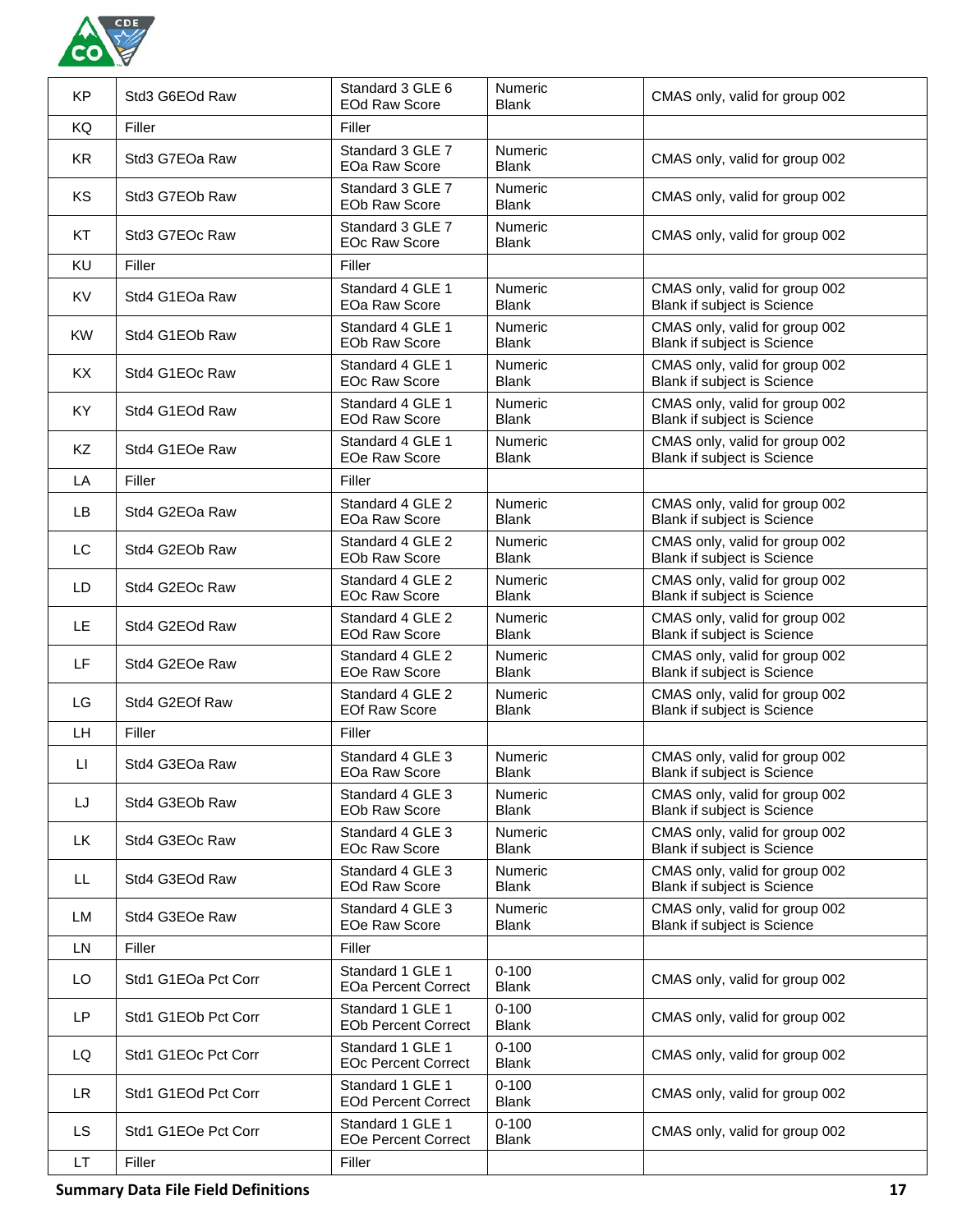

| LU        | Std1 G2EOa Pct Corr | Standard 1 GLE 2<br><b>EOa Percent Correct</b> | $0 - 100$<br><b>Blank</b> | CMAS only, valid for group 002 |
|-----------|---------------------|------------------------------------------------|---------------------------|--------------------------------|
| <b>LV</b> | Std1 G2EOb Pct Corr | Standard 1 GLE 2<br><b>EOb Percent Correct</b> | $0 - 100$<br><b>Blank</b> | CMAS only, valid for group 002 |
| LW        | Std1 G2EOc Pct Corr | Standard 1 GLE 2<br><b>EOc Percent Correct</b> | $0 - 100$<br><b>Blank</b> | CMAS only, valid for group 002 |
| <b>LX</b> | Std1 G2EOd Pct Corr | Standard 1 GLE 2<br><b>EOd Percent Correct</b> | $0 - 100$<br><b>Blank</b> | CMAS only, valid for group 002 |
| LY.       | Std1 G2EOe Pct Corr | Standard 1 GLE 2<br><b>EOe Percent Correct</b> | $0 - 100$<br><b>Blank</b> | CMAS only, valid for group 002 |
| LZ        | Std1 G2EOf Pct Corr | Standard 1 GLE 2<br><b>EOf Percent Correct</b> | $0 - 100$<br><b>Blank</b> | CMAS only, valid for group 002 |
| МA        | Std1 G2EOg Pct Corr | Standard 1 GLE 2<br><b>EOg Percent Correct</b> | $0 - 100$<br><b>Blank</b> | CMAS only, valid for group 002 |
| MВ        | Std1 G2EOh Pct Corr | Standard 1 GLE 2<br><b>EOh Percent Correct</b> | $0 - 100$<br><b>Blank</b> | CMAS only, valid for group 002 |
| <b>MC</b> | Filler              | Filler                                         |                           |                                |
| MD        | Std1 G3EOa Pct Corr | Standard 1 GLE 3<br><b>EOa Percent Correct</b> | $0 - 100$<br><b>Blank</b> | CMAS only, valid for group 002 |
| МE        | Std1 G3EOb Pct Corr | Standard 1 GLE 3<br><b>EOb Percent Correct</b> | $0 - 100$<br><b>Blank</b> | CMAS only, valid for group 002 |
| MF        | Std1 G3EOc Pct Corr | Standard 1 GLE 3<br><b>EOc Percent Correct</b> | $0 - 100$<br><b>Blank</b> | CMAS only, valid for group 002 |
| МG        | Std1 G3EOd Pct Corr | Standard 1 GLE 3<br><b>EOd Percent Correct</b> | $0 - 100$<br><b>Blank</b> | CMAS only, valid for group 002 |
| MН        | Std1 G3EOe Pct Corr | Standard 1 GLE 3<br><b>EOe Percent Correct</b> | $0 - 100$<br><b>Blank</b> | CMAS only, valid for group 002 |
| MI        | Std1 G3EOf Pct Corr | Standard 1 GLE 3<br><b>EOf Percent Correct</b> | $0 - 100$<br><b>Blank</b> | CMAS only, valid for group 002 |
| MJ        | Filler              | Filler                                         |                           |                                |
| MK.       | Std1 G4EOa Pct Corr | Standard 1 GLE 4<br><b>EOa Percent Correct</b> | $0 - 100$<br><b>Blank</b> | CMAS only, valid for group 002 |
| ML        | Std1 G4EOb Pct Corr | Standard 1 GLE 4<br><b>EOb Percent Correct</b> | $0 - 100$<br><b>Blank</b> | CMAS only, valid for group 002 |
| MМ        | Std1 G4EOc Pct Corr | Standard 1 GLE 4<br><b>EOc Percent Correct</b> | $0 - 100$<br><b>Blank</b> | CMAS only, valid for group 002 |
| MN        | Std1 G4EOd Pct Corr | Standard 1 GLE 4<br><b>EOd Percent Correct</b> | $0 - 100$<br><b>Blank</b> | CMAS only, valid for group 002 |
| <b>MO</b> | Std1 G4EOe Pct Corr | Standard 1 GLE 4<br><b>EOe Percent Correct</b> | $0 - 100$<br><b>Blank</b> | CMAS only, valid for group 002 |
| <b>MP</b> | Filler              | Filler                                         |                           |                                |
| MQ        | Std1 G5EOa Pct Corr | Standard 1 GLE 5<br><b>EOa Percent Correct</b> | $0 - 100$<br><b>Blank</b> | CMAS only, valid for group 002 |
| MR        | Std1 G5EOb Pct Corr | Standard 1 GLE 5<br><b>EOb Percent Correct</b> | $0 - 100$<br><b>Blank</b> | CMAS only, valid for group 002 |
| МS        | Std1 G5EOc Pct Corr | Standard 1 GLE 5<br><b>EOc Percent Correct</b> | $0 - 100$<br><b>Blank</b> | CMAS only, valid for group 002 |
| МT        | Std1 G5EOd Pct Corr | Standard 1 GLE 5<br><b>EOd Percent Correct</b> | $0 - 100$<br><b>Blank</b> | CMAS only, valid for group 002 |
| MU        | Filler              | Filler                                         |                           |                                |
| MV        | Std1 G6EOa Pct Corr | Standard 1 GLE 6<br><b>EOa Percent Correct</b> | $0 - 100$<br><b>Blank</b> | CMAS only, valid for group 002 |
| MW.       | Std1 G6EOb Pct Corr | Standard 1 GLE 6<br><b>EOb Percent Correct</b> | $0 - 100$<br><b>Blank</b> | CMAS only, valid for group 002 |
| МX        | Std1 G6EOc Pct Corr | Standard 1 GLE 6<br><b>EOc Percent Correct</b> | $0 - 100$<br><b>Blank</b> | CMAS only, valid for group 002 |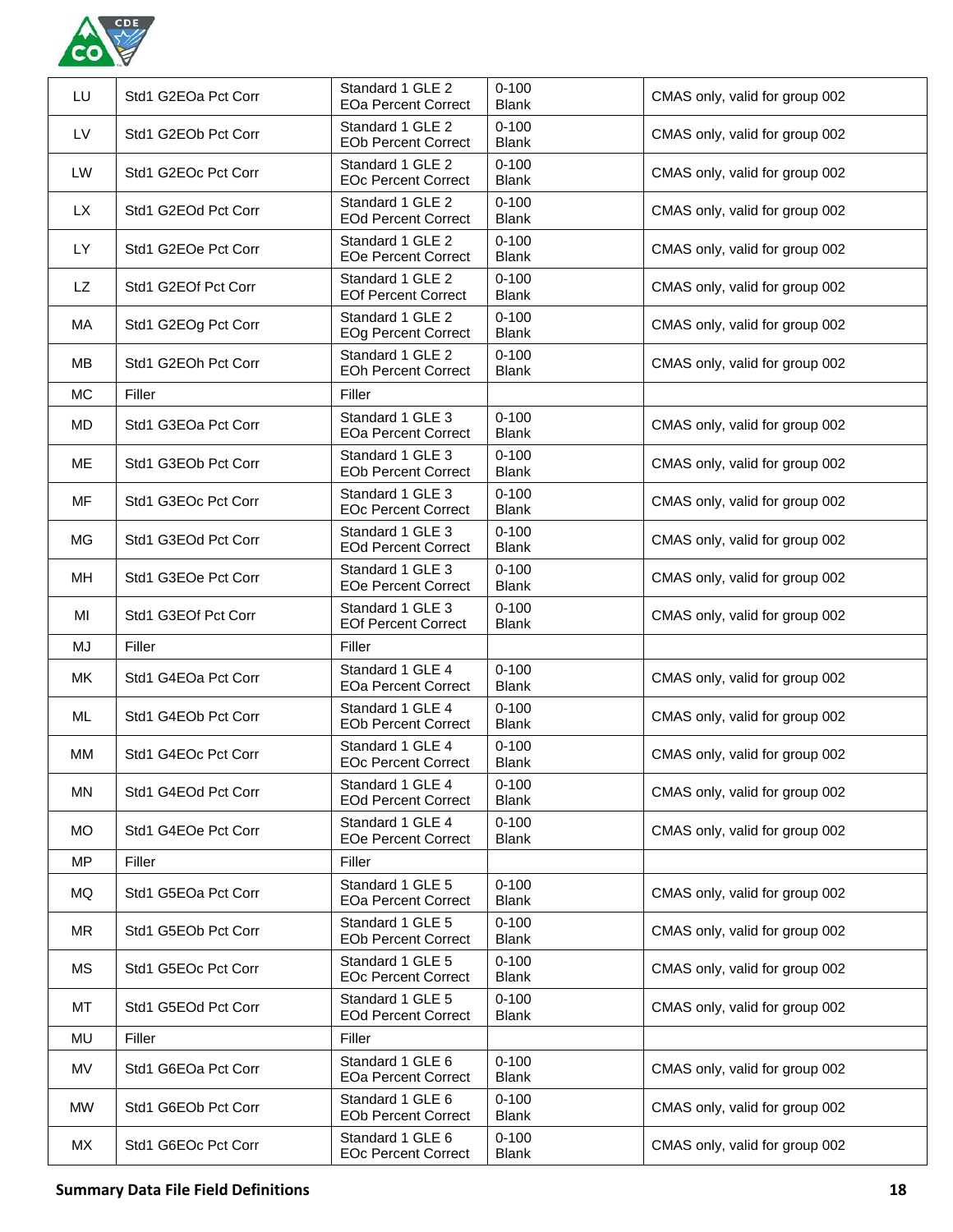

| MY             | Std1 G6EOd Pct Corr | Standard 1 GLE 6<br><b>EOd Percent Correct</b> | $0 - 100$<br><b>Blank</b> | CMAS only, valid for group 002 |
|----------------|---------------------|------------------------------------------------|---------------------------|--------------------------------|
| <b>MZ</b>      | Std1 G6EOe Pct Corr | Standard 1 GLE 6<br><b>EOe Percent Correct</b> | $0 - 100$<br><b>Blank</b> | CMAS only, valid for group 002 |
| NA.            | Filler              | Filler                                         |                           |                                |
| <b>NB</b>      | Std2 G1EOa Pct Corr | Standard 2 GLE 1<br><b>EOa Percent Correct</b> | $0 - 100$<br><b>Blank</b> | CMAS only, valid for group 002 |
| <b>NC</b>      | Std2 G1EOb Pct Corr | Standard 2 GLE 1<br><b>EOb Percent Correct</b> | $0 - 100$<br><b>Blank</b> | CMAS only, valid for group 002 |
| ND.            | Std2 G1EOc Pct Corr | Standard 2 GLE 1<br><b>EOc Percent Correct</b> | $0 - 100$<br><b>Blank</b> | CMAS only, valid for group 002 |
| <b>NE</b>      | Std2 G1EOd Pct Corr | Standard 2 GLE 1<br><b>EOd Percent Correct</b> | $0 - 100$<br><b>Blank</b> | CMAS only, valid for group 002 |
| <b>NF</b>      | Std2 G1EOe Pct Corr | Standard 2 GLE 1<br><b>EOe Percent Correct</b> | $0 - 100$<br><b>Blank</b> | CMAS only, valid for group 002 |
| NG.            | Std2 G1EOf Pct Corr | Standard 2 GLE 1<br><b>EOf Percent Correct</b> | $0 - 100$<br><b>Blank</b> | CMAS only, valid for group 002 |
| <b>NH</b>      | Std2 G1EOg Pct Corr | Standard 2 GLE 1<br><b>EOg Percent Correct</b> | $0 - 100$<br><b>Blank</b> | CMAS only, valid for group 002 |
| N <sub>l</sub> | Filler              | Filler                                         |                           |                                |
| NJ.            | Std2 G2EOa Pct Corr | Standard 2 GLE 2<br><b>EOa Percent Correct</b> | $0 - 100$<br><b>Blank</b> | CMAS only, valid for group 002 |
| <b>NK</b>      | Std2 G2EOb Pct Corr | Standard 2 GLE 2<br><b>EOb Percent Correct</b> | $0 - 100$<br><b>Blank</b> | CMAS only, valid for group 002 |
| NL.            | Std2 G2EOc Pct Corr | Standard 2 GLE 2<br><b>EOc Percent Correct</b> | $0 - 100$<br><b>Blank</b> | CMAS only, valid for group 002 |
| <b>NM</b>      | Std2 G2EOd Pct Corr | Standard 2 GLE 2<br><b>EOd Percent Correct</b> | $0 - 100$<br><b>Blank</b> | CMAS only, valid for group 002 |
| <b>NN</b>      | Std2 G2EOe Pct Corr | Standard 2 GLE 2<br><b>EOe Percent Correct</b> | $0 - 100$<br><b>Blank</b> | CMAS only, valid for group 002 |
| <b>NO</b>      | Std2 G2EOf Pct Corr | Standard 2 GLE 2<br><b>EOf Percent Correct</b> | $0 - 100$<br><b>Blank</b> | CMAS only, valid for group 002 |
| <b>NP</b>      | Filler              | Filler                                         |                           |                                |
| NQ.            | Std2 G3EOa Pct Corr | Standard 2 GLE 3<br><b>EOa Percent Correct</b> | $0 - 100$<br><b>Blank</b> | CMAS only, valid for group 002 |
| <b>NR</b>      | Std2 G3EOb Pct Corr | Standard 2 GLE 3<br><b>EOb Percent Correct</b> | $0 - 100$<br><b>Blank</b> | CMAS only, valid for group 002 |
| <b>NS</b>      | Std2 G3EOc Pct Corr | Standard 2 GLE 3<br><b>EOc Percent Correct</b> | $0 - 100$<br><b>Blank</b> | CMAS only, valid for group 002 |
| <b>NT</b>      | Std2 G3EOd Pct Corr | Standard 2 GLE 3<br><b>EOd Percent Correct</b> | $0 - 100$<br><b>Blank</b> | CMAS only, valid for group 002 |
| <b>NU</b>      | Std2 G3EOe Pct Corr | Standard 2 GLE 3<br><b>EOe Percent Correct</b> | $0 - 100$<br><b>Blank</b> | CMAS only, valid for group 002 |
| <b>NV</b>      | Std2 G3EOf Pct Corr | Standard 2 GLE 3<br><b>EOf Percent Correct</b> | $0 - 100$<br><b>Blank</b> | CMAS only, valid for group 002 |
| <b>NW</b>      | Filler              | Filler                                         |                           |                                |
| <b>NX</b>      | Std2 G4EOa Pct Corr | Standard 2 GLE 4<br><b>EOa Percent Correct</b> | $0 - 100$<br><b>Blank</b> | CMAS only, valid for group 002 |
| <b>NY</b>      | Std2 G4EOb Pct Corr | Standard 2 GLE 4<br><b>EOb Percent Correct</b> | $0 - 100$<br><b>Blank</b> | CMAS only, valid for group 002 |
| NZ             | Std2 G4EOc Pct Corr | Standard 2 GLE 4<br><b>EOc Percent Correct</b> | $0 - 100$<br><b>Blank</b> | CMAS only, valid for group 002 |
| OA             | Filler              | Filler                                         |                           |                                |
| <b>OB</b>      | Std2 G5EOa Pct Corr | Standard 2 GLE 5<br><b>EOa Percent Correct</b> | $0 - 100$<br><b>Blank</b> | CMAS only, valid for group 002 |
|                |                     |                                                |                           |                                |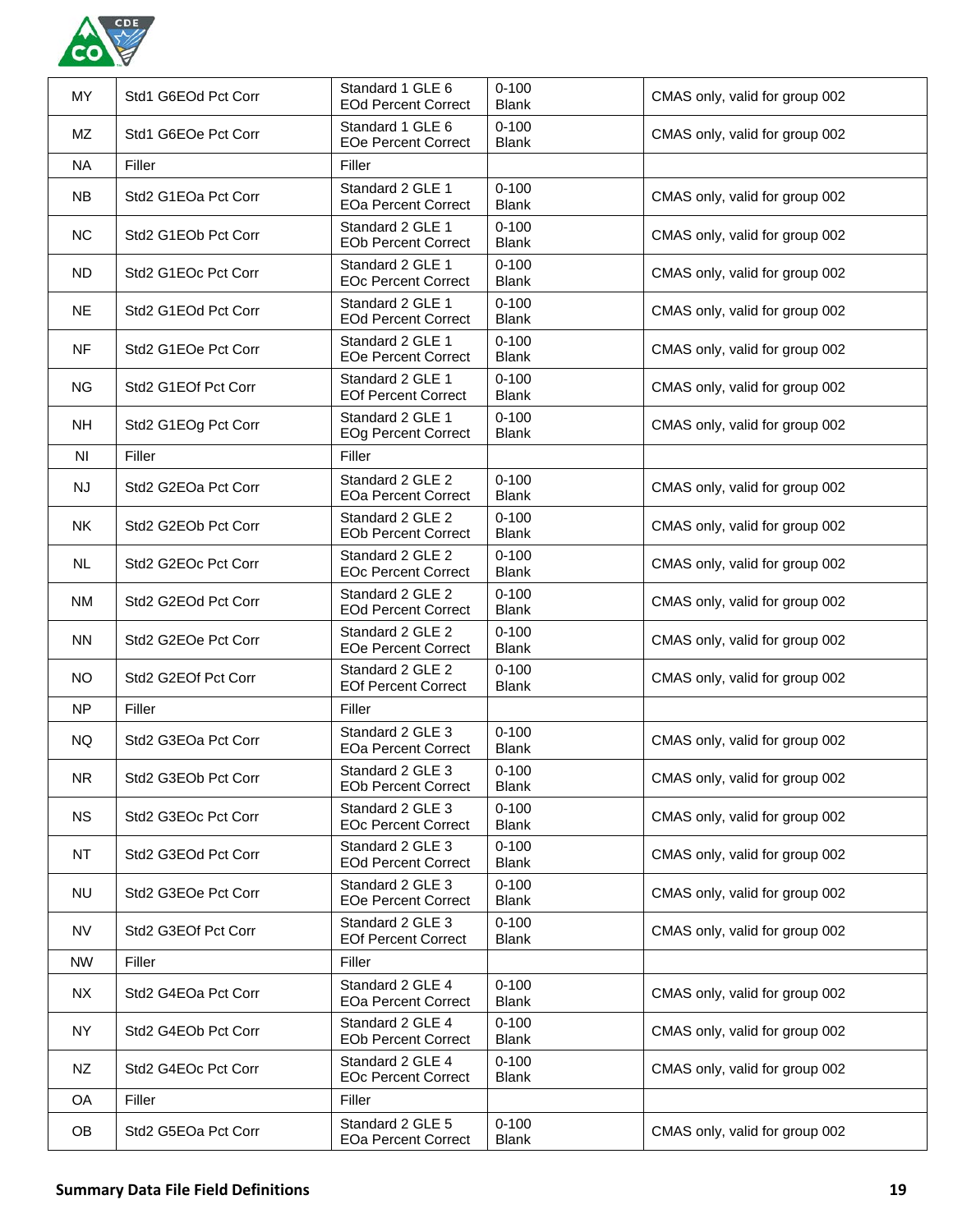

| OC        | Std2 G5EOb Pct Corr | Standard 2 GLE 5<br><b>EOb Percent Correct</b> | $0 - 100$<br><b>Blank</b> | CMAS only, valid for group 002 |
|-----------|---------------------|------------------------------------------------|---------------------------|--------------------------------|
| OD        | Std2 G5EOc Pct Corr | Standard 2 GLE 5<br><b>EOc Percent Correct</b> | $0 - 100$<br><b>Blank</b> | CMAS only, valid for group 002 |
| <b>OE</b> | Std2 G5EOd Pct Corr | Standard 2 GLE 5<br><b>EOd Percent Correct</b> | $0 - 100$<br><b>Blank</b> | CMAS only, valid for group 002 |
| OF        | Std2 G5EOe Pct Corr | Standard 2 GLE 5<br><b>EOe Percent Correct</b> | $0 - 100$<br><b>Blank</b> | CMAS only, valid for group 002 |
| OG        | Filler              | Filler                                         |                           |                                |
| OH        | Std2 G6EOa Pct Corr | Standard 2 GLE 6<br><b>EOa Percent Correct</b> | $0 - 100$<br><b>Blank</b> | CMAS only, valid for group 002 |
| ΟI        | Std2 G6EOb Pct Corr | Standard 2 GLE 6<br><b>EOb Percent Correct</b> | $0 - 100$<br><b>Blank</b> | CMAS only, valid for group 002 |
| OJ        | Std2 G6EOc Pct Corr | Standard 2 GLE 6<br><b>EOc Percent Correct</b> | $0 - 100$<br><b>Blank</b> | CMAS only, valid for group 002 |
| <b>OK</b> | Std2 G6EOd Pct Corr | Standard 2 GLE 6<br><b>EOd Percent Correct</b> | $0 - 100$<br><b>Blank</b> | CMAS only, valid for group 002 |
| <b>OL</b> | Filler              | Filler                                         |                           |                                |
| <b>OM</b> | Std2 G7EOa Pct Corr | Standard 2 GLE 7<br><b>EOa Percent Correct</b> | $0 - 100$<br><b>Blank</b> | CMAS only, valid for group 002 |
| <b>ON</b> | Std2 G7EOb Pct Corr | Standard 2 GLE 7<br><b>EOb Percent Correct</b> | $0 - 100$<br><b>Blank</b> | CMAS only, valid for group 002 |
| OO        | Std2 G7EOc Pct Corr | Standard 2 GLE 7<br><b>EOc Percent Correct</b> | $0 - 100$<br><b>Blank</b> | CMAS only, valid for group 002 |
| <b>OP</b> | Std2 G7EOd Pct Corr | Standard 2 GLE 7<br><b>EOd Percent Correct</b> | $0 - 100$<br><b>Blank</b> | CMAS only, valid for group 002 |
| OQ        | Std2 G7EOe Pct Corr | Standard 2 GLE 7<br><b>EOe Percent Correct</b> | $0 - 100$<br><b>Blank</b> | CMAS only, valid for group 002 |
|           |                     |                                                |                           |                                |
| <b>OR</b> | Filler              | Filler                                         |                           |                                |
| <b>OS</b> | Std2 G8EOa Pct Corr | Standard 2 GLE 8<br><b>EOa Percent Correct</b> | $0 - 100$<br><b>Blank</b> | CMAS only, valid for group 002 |
| <b>OT</b> | Std2 G8EOb Pct Corr | Standard 2 GLE 8<br><b>EOb Percent Correct</b> | $0 - 100$<br><b>Blank</b> | CMAS only, valid for group 002 |
| OU        | Std2 G8EOc Pct Corr | Standard 2 GLE 8<br><b>EOc Percent Correct</b> | $0 - 100$<br><b>Blank</b> | CMAS only, valid for group 002 |
| OV        | Std2 G8EOd Pct Corr | Standard 2 GLE 8<br><b>EOd Percent Correct</b> | $0 - 100$<br><b>Blank</b> | CMAS only, valid for group 002 |
| <b>OW</b> | Filler              | Filler                                         |                           |                                |
| OX        | Std2 G9EOa Pct Corr | Standard 2 GLE 9<br><b>EOa Percent Correct</b> | $0 - 100$<br><b>Blank</b> | CMAS only, valid for group 002 |
| OY.       | Std2 G9EOb Pct Corr | Standard 2 GLE 9<br><b>EOb Percent Correct</b> | $0 - 100$<br><b>Blank</b> | CMAS only, valid for group 002 |
| OZ.       | Std2 G9EOc Pct Corr | Standard 2 GLE 9<br><b>EOc Percent Correct</b> | $0 - 100$<br><b>Blank</b> | CMAS only, valid for group 002 |
| <b>PA</b> | Std2 G9EOd Pct Corr | Standard 2 GLE 9<br><b>EOd Percent Correct</b> | $0 - 100$<br><b>Blank</b> | CMAS only, valid for group 002 |
| <b>PB</b> | Std2 G9EOe Pct Corr | Standard 2 GLE 9<br><b>EOe Percent Correct</b> | $0 - 100$<br><b>Blank</b> | CMAS only, valid for group 002 |
| PC        | Filler              | Filler                                         |                           |                                |
| <b>PD</b> | Std3 G1EOa Pct Corr | Standard 3 GLE 1<br><b>EOa Percent Correct</b> | $0 - 100$<br><b>Blank</b> | CMAS only, valid for group 002 |
| <b>PE</b> | Std3 G1EOb Pct Corr | Standard 3 GLE 1<br><b>EOb Percent Correct</b> | $0 - 100$<br><b>Blank</b> | CMAS only, valid for group 002 |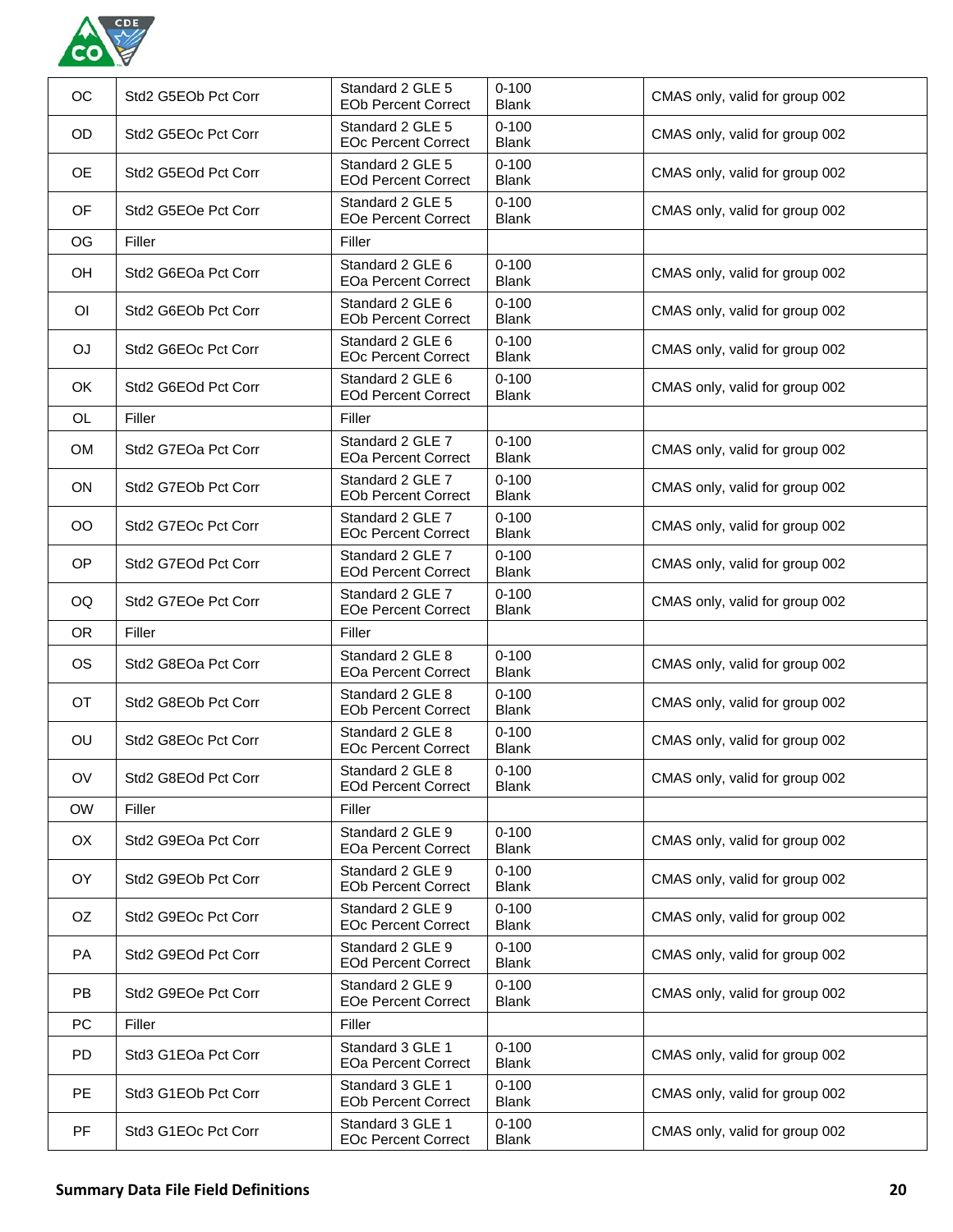

| PG        | Std3 G1EOd Pct Corr | Standard 3 GLE 1<br><b>EOd Percent Correct</b> | $0 - 100$<br><b>Blank</b> | CMAS only, valid for group 002 |
|-----------|---------------------|------------------------------------------------|---------------------------|--------------------------------|
| <b>PH</b> | Std3 G1EOe Pct Corr | Standard 3 GLE 1<br><b>EOe Percent Correct</b> | $0 - 100$<br><b>Blank</b> | CMAS only, valid for group 002 |
| PI        | Std3 G1EOf Pct Corr | Standard 3 GLE 1<br><b>EOf Percent Correct</b> | $0 - 100$<br><b>Blank</b> | CMAS only, valid for group 002 |
| PJ        | Filler              | Filler                                         |                           |                                |
| <b>PK</b> | Std3 G2EOa Pct Corr | Standard 3 GLE 2<br><b>EOa Percent Correct</b> | $0 - 100$<br><b>Blank</b> | CMAS only, valid for group 002 |
| PL.       | Std3 G2EOb Pct Corr | Standard 3 GLE 2<br><b>EOb Percent Correct</b> | $0 - 100$<br><b>Blank</b> | CMAS only, valid for group 002 |
| <b>PM</b> | Std3 G2EOc Pct Corr | Standard 3 GLE 2<br><b>EOc Percent Correct</b> | $0 - 100$<br><b>Blank</b> | CMAS only, valid for group 002 |
| <b>PN</b> | Std3 G2EOd Pct Corr | Standard 3 GLE 2<br><b>EOd Percent Correct</b> | $0 - 100$<br><b>Blank</b> | CMAS only, valid for group 002 |
| PO        | Std3 G2EOe Pct Corr | Standard 3 GLE 2<br><b>EOe Percent Correct</b> | $0 - 100$<br><b>Blank</b> | CMAS only, valid for group 002 |
| PP        | Std3 G2EOf Pct Corr | Standard 3 GLE 2<br><b>EOf Percent Correct</b> | $0 - 100$<br><b>Blank</b> | CMAS only, valid for group 002 |
| PQ        | Std3 G2EOg Pct Corr | Standard 3 GLE 2<br><b>EOg Percent Correct</b> | $0 - 100$<br><b>Blank</b> | CMAS only, valid for group 002 |
| <b>PR</b> | Std3 G2EOh Pct Corr | Standard 3 GLE 2<br><b>EOh Percent Correct</b> | $0 - 100$<br><b>Blank</b> | CMAS only, valid for group 002 |
| <b>PS</b> | Filler              | Filler                                         |                           |                                |
| <b>PT</b> | Std3 G3EOa Pct Corr | Standard 3 GLE 3<br><b>EOa Percent Correct</b> | $0 - 100$<br><b>Blank</b> | CMAS only, valid for group 002 |
| <b>PU</b> | Std3 G3EOb Pct Corr | Standard 3 GLE 3<br><b>EOb Percent Correct</b> | $0 - 100$<br><b>Blank</b> | CMAS only, valid for group 002 |
| PV        | Std3 G3EOc Pct Corr | Standard 3 GLE 3<br><b>EOc Percent Correct</b> | $0 - 100$<br><b>Blank</b> | CMAS only, valid for group 002 |
| <b>PW</b> | Std3 G3EOd Pct Corr | Standard 3 GLE 3<br><b>EOd Percent Correct</b> | $0 - 100$<br><b>Blank</b> | CMAS only, valid for group 002 |
| <b>PX</b> | Std3 G3EOe Pct Corr | Standard 3 GLE 3<br><b>EOe Percent Correct</b> | $0 - 100$<br><b>Blank</b> | CMAS only, valid for group 002 |
| <b>PY</b> | Std3 G3EOf Pct Corr | Standard 3 GLE 3<br><b>EOf Percent Correct</b> | $0 - 100$<br><b>Blank</b> | CMAS only, valid for group 002 |
| PZ        | Filler              | Filler                                         |                           |                                |
| QA        | Std3 G4EOa Pct Corr | Standard 3 GLE 4<br><b>EOa Percent Correct</b> | $0 - 100$<br><b>Blank</b> | CMAS only, valid for group 002 |
| QB        | Std3 G4EOb Pct Corr | Standard 3 GLE 4<br><b>EOb Percent Correct</b> | $0 - 100$<br><b>Blank</b> | CMAS only, valid for group 002 |
| QC        | Std3 G4EOc Pct Corr | Standard 3 GLE 4<br><b>EOc Percent Correct</b> | $0 - 100$<br><b>Blank</b> | CMAS only, valid for group 002 |
| QD        | Std3 G4EOd Pct Corr | Standard 3 GLE 4<br><b>EOd Percent Correct</b> | $0 - 100$<br><b>Blank</b> | CMAS only, valid for group 002 |
| QE        | Std3 G4EOe Pct Corr | Standard 3 GLE 4<br><b>EOe Percent Correct</b> | $0 - 100$<br><b>Blank</b> | CMAS only, valid for group 002 |
| QF        | Std3 G4EOf Pct Corr | Standard 3 GLE 4<br><b>EOf Percent Correct</b> | $0 - 100$<br><b>Blank</b> | CMAS only, valid for group 002 |
| QG        | Filler              | Filler                                         |                           |                                |
| QH        | Std3 G5EOa Pct Corr | Standard 3 GLE 5<br><b>EOa Percent Correct</b> | $0 - 100$<br><b>Blank</b> | CMAS only, valid for group 002 |
| QI        | Std3 G5EOb Pct Corr | Standard 3 GLE 5<br><b>EOb Percent Correct</b> | $0 - 100$<br><b>Blank</b> | CMAS only, valid for group 002 |
| QJ        | Std3 G5EOc Pct Corr | Standard 3 GLE 5<br><b>EOc Percent Correct</b> | $0 - 100$<br><b>Blank</b> | CMAS only, valid for group 002 |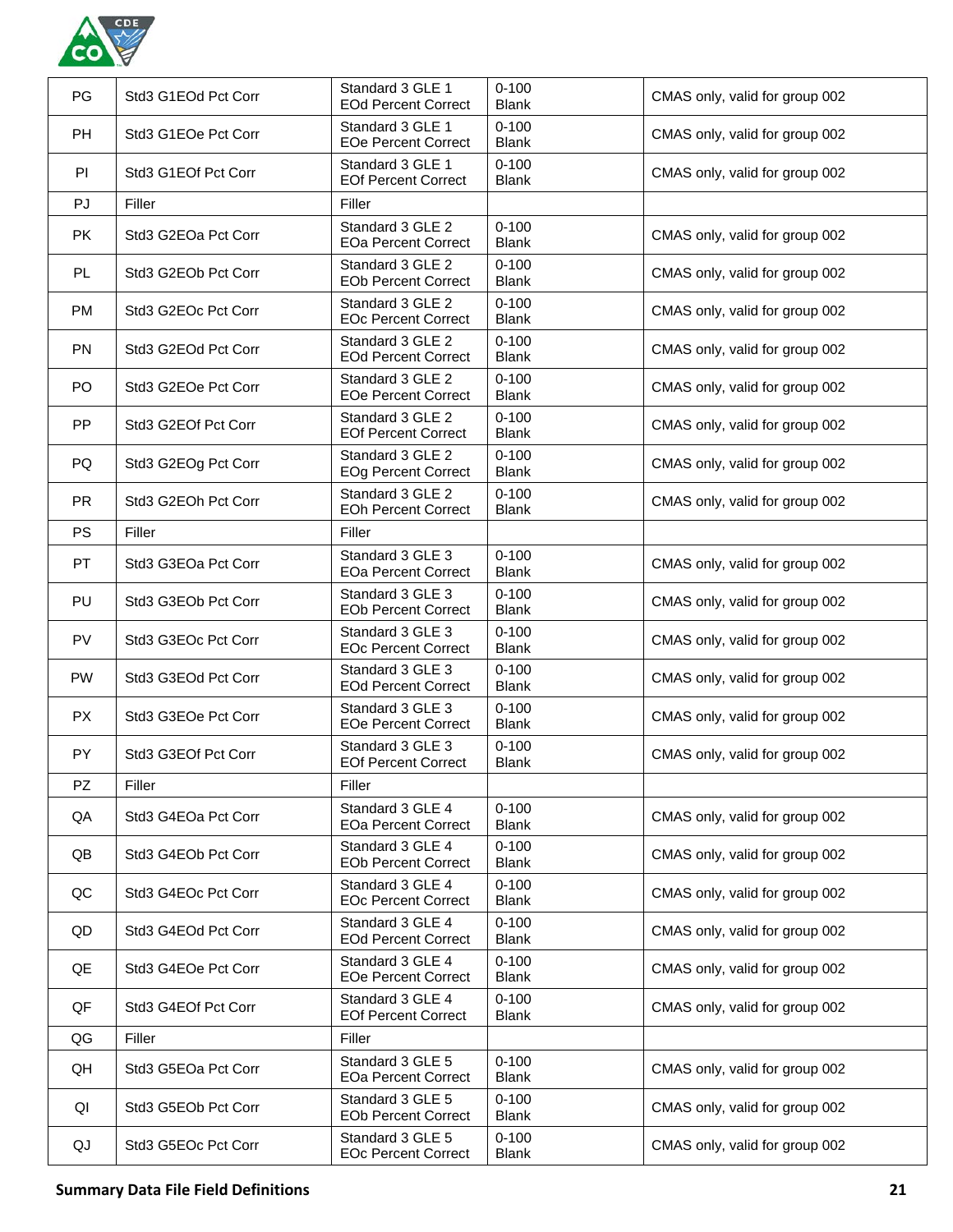

| QK        | Std3 G5EOd Pct Corr | Standard 3 GLE 5<br><b>EOd Percent Correct</b> | $0 - 100$<br><b>Blank</b> | CMAS only, valid for group 002 |
|-----------|---------------------|------------------------------------------------|---------------------------|--------------------------------|
| QL        | Filler              | Filler                                         |                           |                                |
| QM        | Std3 G6EOa Pct Corr | Standard 3 GLE 6<br><b>EOa Percent Correct</b> | $0 - 100$<br><b>Blank</b> | CMAS only, valid for group 002 |
| QN        | Std3 G6EOb Pct Corr | Standard 3 GLE 6<br><b>EOb Percent Correct</b> | $0 - 100$<br><b>Blank</b> | CMAS only, valid for group 002 |
| QO        | Std3 G6EOc Pct Corr | Standard 3 GLE 6<br><b>EOc Percent Correct</b> | $0 - 100$<br><b>Blank</b> | CMAS only, valid for group 002 |
| QP        | Std3 G6EOd Pct Corr | Standard 3 GLE 6<br><b>EOd Percent Correct</b> | $0 - 100$<br><b>Blank</b> | CMAS only, valid for group 002 |
| QQ        | Filler              | Filler                                         |                           |                                |
| QR        | Std3 G7EOa Pct Corr | Standard 3 GLE 7<br><b>EOa Percent Correct</b> | $0 - 100$<br><b>Blank</b> | CMAS only, valid for group 002 |
| QS        | Std3 G7EOb Pct Corr | Standard 3 GLE 7<br><b>EOb Percent Correct</b> | $0 - 100$<br><b>Blank</b> | CMAS only, valid for group 002 |
| QT        | Std3 G7EOc Pct Corr | Standard 3 GLE 7<br><b>EOc Percent Correct</b> | $0 - 100$<br><b>Blank</b> | CMAS only, valid for group 002 |
| QU        | Filler              | Filler                                         |                           |                                |
| QV        | Std4 G1EOa Pct Corr | Standard 4 GLE 1<br><b>EOa Percent Correct</b> | $0 - 100$<br><b>Blank</b> | CMAS only, valid for group 002 |
| QW        | Std4 G1EOb Pct Corr | Standard 4 GLE 1<br><b>EOb Percent Correct</b> | $0 - 100$<br><b>Blank</b> | CMAS only, valid for group 002 |
| QX        | Std4 G1EOc Pct Corr | Standard 4 GLE 1<br><b>EOc Percent Correct</b> | $0 - 100$<br><b>Blank</b> | CMAS only, valid for group 002 |
| QY        | Std4 G1EOd Pct Corr | Standard 4 GLE 1<br><b>EOd Percent Correct</b> | $0 - 100$<br><b>Blank</b> | CMAS only, valid for group 002 |
| QZ        | Std4 G1EOe Pct Corr | Standard 4 GLE 1<br><b>EOe Percent Correct</b> | $0 - 100$<br><b>Blank</b> | CMAS only, valid for group 002 |
| <b>RA</b> | Filler              | Filler                                         |                           |                                |
| <b>RB</b> | Std4 G2EOa Pct Corr | Standard 4 GLE 2<br><b>EOa Percent Correct</b> | $0 - 100$<br><b>Blank</b> | CMAS only, valid for group 002 |
| <b>RC</b> | Std4 G2EOb Pct Corr | Standard 4 GLE 2<br><b>EOb Percent Correct</b> | $0 - 100$<br><b>Blank</b> | CMAS only, valid for group 002 |
| <b>RD</b> | Std4 G2EOc Pct Corr | Standard 4 GLE 2<br><b>EOc Percent Correct</b> | $0 - 100$<br><b>Blank</b> | CMAS only, valid for group 002 |
| <b>RE</b> | Std4 G2EOd Pct Corr | Standard 4 GLE 2<br><b>EOd Percent Correct</b> | $0 - 100$<br><b>Blank</b> | CMAS only, valid for group 002 |
| <b>RF</b> | Std4 G2EOe Pct Corr | Standard 4 GLE 2<br><b>EOe Percent Correct</b> | $0 - 100$<br><b>Blank</b> | CMAS only, valid for group 002 |
| <b>RG</b> | Std4 G2EOf Pct Corr | Standard 4 GLE 2<br><b>EOe Percent Correct</b> | $0 - 100$<br><b>Blank</b> | CMAS only, valid for group 002 |
| <b>RH</b> | Filler              | Filler                                         |                           |                                |
| <b>RI</b> | Std4 G3EOa Pct Corr | Standard 4 GLE 3<br><b>EOa Percent Correct</b> | $0 - 100$<br><b>Blank</b> | CMAS only, valid for group 002 |
| RJ        | Std4 G3EOb Pct Corr | Standard 4 GLE 3<br><b>EOb Percent Correct</b> | $0 - 100$<br><b>Blank</b> | CMAS only, valid for group 002 |
| RK        | Std4 G3EOc Pct Corr | Standard 4 GLE 3<br><b>EOc Percent Correct</b> | $0 - 100$<br><b>Blank</b> | CMAS only, valid for group 002 |
| RL        | Std4 G3EOd Pct Corr | Standard 4 GLE 3<br><b>EOd Percent Correct</b> | $0 - 100$<br><b>Blank</b> | CMAS only, valid for group 002 |
| <b>RM</b> | Std4 G3EOe Pct Corr | Standard 4 GLE 3<br><b>EOe Percent Correct</b> | $0 - 100$<br><b>Blank</b> | CMAS only, valid for group 002 |
| <b>RN</b> | Filler              | Filler                                         |                           |                                |
| <b>RO</b> | Filler              | Filler                                         |                           |                                |